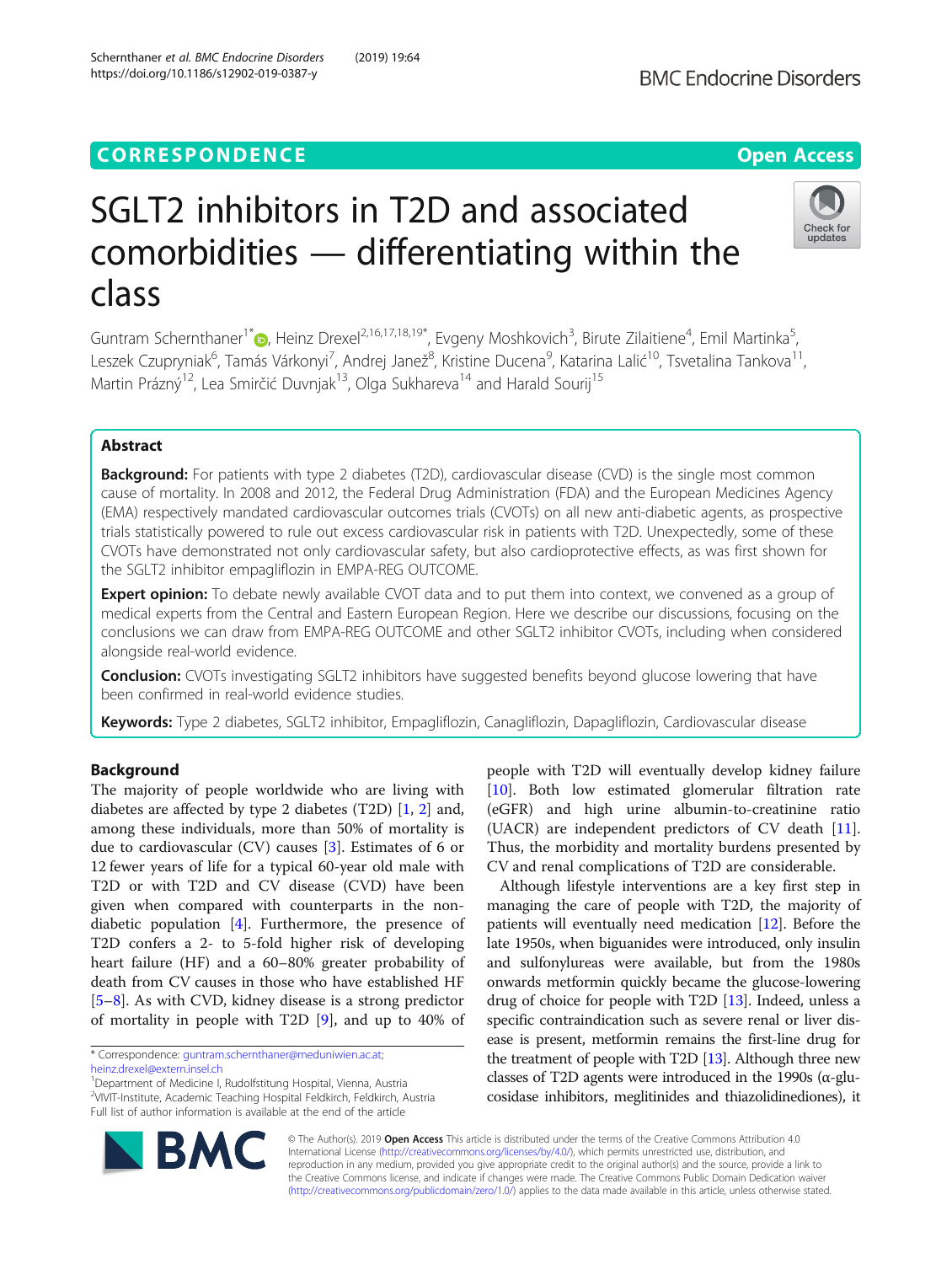In recent years, the Federal Drug Administration (FDA) has mandated CV outcomes trials (CVOTs) to assess the CV safety of all new glucose-lowering drugs, while the European Medicines Agency (EMA) has recommended either a CVOT or a meta-analysis [\[14](#page-10-0), [15](#page-10-0)]. Unexpectedly, the results reported for treatment with the SGLT2 inhibitor empagliflozin in the EMPA-REG OUTCOME CVOT showed, for the first time, that an anti-diabetic agent could not only deliver glucoselowering efficacy without any additional CV risk, but could actually provide CV benefit [[16\]](#page-10-0). This benefit included a reduction in CV death in the study population, which also contributed to a reduced risk of death by any cause [[16](#page-10-0)]. Subsequent CVOTs have also revealed CV benefits for a small number of other glucoselowering drugs, whereas others did not show any CV benefits [\[16](#page-10-0)–[26\]](#page-11-0). Among CV benefits, only SGLT2 inhibitors have suggested a decrease in hospitalisation for heart failure  $[6, 16-18]$  $[6, 16-18]$  $[6, 16-18]$  $[6, 16-18]$  $[6, 16-18]$  $[6, 16-18]$ .

With the new CVOT results, a paradigm for antidiabetic drugs is emerging in which glucose-lowering is only one element of the overall treatment aim. As CV risk is the aspect of T2D that leads to the greatest mortality [[3\]](#page-10-0), we believe that CV health is an important consideration when deciding on the most appropriate therapies for any one individual. An integrated approach to disease management is desirable, encompassing prevention or control of CV risk together with the avoidance of renal complications, as these two factors are inextricably linked [[27](#page-11-0)]. Furthermore, drug dosing can be challenging for patients who develop chronic kidney disease (CKD), as impaired kidney function can potentially influence the pharmacokinetics of every therapeutic agent, and through different mechanisms [[28](#page-11-0)]. Given that many glucoselowering drugs have not yet been extensively tested in a CKD population, making detailed analyses of renal data in the CVOT studies could be especially important, although dedicated renal studies are also ongoing.

At the American Diabetes Association (ADA) annual congress in June 2017, several new sets of data were presented from studies of SGLT2 inhibitors, including the main results from the CANVAS Program on canagliflozin and the CVD-REAL real-world evidence (RWE) study encompassing empagliflozin, canagliflozin and dapagliflozin [\[17](#page-10-0), [29\]](#page-11-0). As a group of experts in the field from the Central and Eastern European Region, we subsequently met to discuss the significance of the results and to put them into context for practitioners treating people with T2D. We here report the resultant

discussions on how best to interpret EMPA-REG OUT-COME, the CANVAS Program and RWE in order to inform clinical practice. During the preparation of this manuscript, important disclosures were made regarding the results of DECLARE-TIMI 58 (a CVOT on dapagliflozin) and regarding early results of the EMPRISE realworld evidence study on empagliflozin  $[18, 30]$  $[18, 30]$  $[18, 30]$  $[18, 30]$ ; owing to their importance for understanding the broader picture of SGLT2 inhibitor CVOTs, these new disclosures are also briefly discussed.

# Expert opinion

# SGLT2 inhibitors

SGLT2 inhibitors partially block the reabsorption of glucose in the proximal tubules in the kidney [\[31](#page-11-0)]. The members of this class have somewhat similar molecular structure but nevertheless possess differing relative selectivity for SGLT2 compared with SGLT1 [[32](#page-11-0)]. Until recently, three SGLT2 inhibitors had been approved by the EMA and FDA for the treatment of T2D, as an adjunct to diet and exercise: canagliflozin (approval: EMA/FDA 2013); dapagliflozin (approval: EMA 2012/ FDA 2014); and empagliflozin (approval: EMA/FDA 2014). Of these three, empagliflozin shows the highest relative selectivity, being more than 2500-fold more selective for SGLT2 than SGLT1, followed by dapagliflozin at  $>$  1100-fold, and canagliflozin at  $>$  250-fold [\[32](#page-11-0)]. Such factors may be pertinent when discussing relative efficacies and safety profiles of these molecules, although the clinical relevance is unknown.

At the present time, CVOTs have been reported for empagliflozin (EMPA-REG OUTCOME), canagliflozin (the CANVAS Program) and dapagliflozin (DECLARE-TIMI 58) (Table [1](#page-2-0)). An additional SGLT2 inhibitor, ertugliflozin, was approved by the EMA and FDA in 2018 and 2017, respectively; however, results have not yet been reported for the ongoing ertugliflozin CVOT (VER-TIS-CV) (Table [1\)](#page-2-0).

# EMPA-REG OUTCOME

The EMPA-REG OUTCOME CVOT investigated empagliflozin in addition to standard of care in a population of 7200 adult patients with both T2D and established CVD at baseline, defined as one or more of previous myocardial infarction (MI), stroke or unstable angina; multivessel coronary artery disease (CAD); single-vessel CAD if in addition to positive stress ischaemia test or recent hospitalisation for unstable angina; or occlusive peripheral artery disease (PAD)  $[16]$  $[16]$ . As the study drug or placebo was added to standard of care, patients in all study arms were well treated for dyslipidaemia and hypertension [[16\]](#page-10-0).

The primary composite outcome was time to first occurrence of 3-point major adverse CV event (3P-MACE;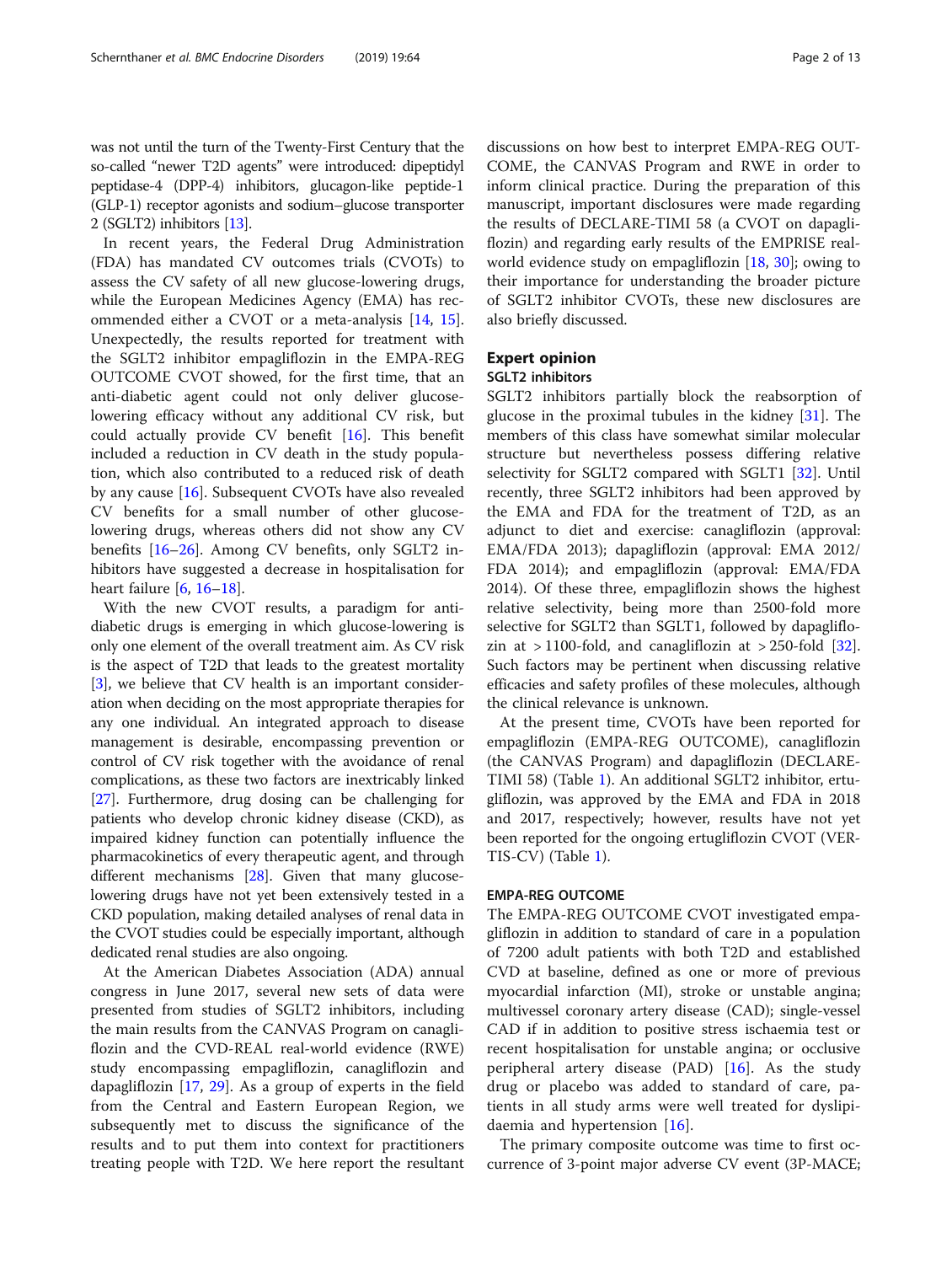<span id="page-2-0"></span>Table 1 Overview of SGLT2 inhibitor CVOTs

VERTIS-CV (ertugliflozin) [\[35\]](#page-11-0)

| <b>IGNIC I</b> OVERTEW OF JULIZ IHIINIUI CYOTS                   |                                                     |                                         |                                                                    |                                                                                                                                                                                                                                                                                                                                                                                                                                                                                                                                                                                                                                   |  |  |  |  |
|------------------------------------------------------------------|-----------------------------------------------------|-----------------------------------------|--------------------------------------------------------------------|-----------------------------------------------------------------------------------------------------------------------------------------------------------------------------------------------------------------------------------------------------------------------------------------------------------------------------------------------------------------------------------------------------------------------------------------------------------------------------------------------------------------------------------------------------------------------------------------------------------------------------------|--|--|--|--|
| Study                                                            | Trial #                                             | Completion                              | Primary outcome(s)                                                 | Main reported secondary CV and renal outcomes                                                                                                                                                                                                                                                                                                                                                                                                                                                                                                                                                                                     |  |  |  |  |
| <b>EMPA-REG</b><br><b>OUTCOME</b><br>(empagliflozin)<br>[16, 33] | NCT01131676                                         | Completed<br>2015; results<br>published | Time to first<br>occurrence of 3P-<br>MACE                         | 4P-MACE; CV death; death by any cause; symptomatic MI;<br>symptomatic non-fatal MI; silent MI; hospitalisation for unstable an-<br>gina; coronary revascularisation procedure; stroke; non-fatal stroke;<br>TIA; HHF; HHF or CV death excluding stroke; incident or worsening<br>nephropathy or CV death; incident or worsening nephropathy; pro-<br>gression to macroalbuminuria; dSCr and eGFR $\leq$ 45 ml/min/1.73m <sup>2</sup> ;<br>initiation of RRT; dSCr and eGFR $\leq$ 45 ml/min/1.73m <sup>2</sup> , initiation of<br>RRT or renal death; incident albuminuria in patients with normal al-<br>bumin at baseline       |  |  |  |  |
| CANVAS<br>Program<br>(canagliflozin)<br>[17, 34]                 | NCT01032629 (CANVAS)<br>& NCT01989754<br>(CANVAS-R) | Completed<br>2017; results<br>published | Time to first<br>occurrence of 3P-<br>MACE                         | Death by any cause; CV death; progression of albuminuria; CV<br>death or HHF; non-fatal MI; non-fatal stroke; MI; stroke; hospitalisa-<br>tion for any cause; HHF; new-onset albuminuria; new-onset microal-<br>buminuria; new-onset macroalbuminuria; dSCr, ESRD or renal death;<br>dSCr, ESRD, renal death or new-onset macroalbuminuria; dSCr,<br>ESRD, renal death or CV death; ≥40% decrease in eGFR, ESRD or<br>renal death; ≥40% decrease in eGFR, ESRD, renal death or new-<br>onset macroalbuminuria; ≥40% decrease in eGFR, ESRD, renal death<br>or CV death; 40% reduction in eGFR; dSCr; ESRD; ESRD or renal<br>death |  |  |  |  |
| <b>DECLARE-TIMI</b><br>58<br>(dapagliflozin)<br>$[18]$           | NCT01730534                                         | Completed<br>2018; results<br>published | Time to first<br>occurrence of 3P-<br><b>MACE</b><br>Time to first | $\geq$ 40% decrease in eGFR to eGFR < 60 ml/min/1.73m <sup>2</sup> , ESRD, renal<br>death or CV death; death by any cause; ≥40% decrease in eGFR to<br>eGFR $<$ 60 ml/min/1.73m <sup>2</sup> , ESRD or renal death; HHF; MI; ischaemic<br>stroke; CV death; non-CV death                                                                                                                                                                                                                                                                                                                                                          |  |  |  |  |

Definitions differed between trials. 3P-MACE is a composite of CV death, MI and stroke. 4P-MACE is a composite of CV death, MI, stroke and hospitalisation for unstable angina. Study names: EMPA-REG OUTCOME [cardiovascular outcomes trial of empagliflozin]; CANVAS, Canagliflozin Cardiovascular Assessment Study; CANVAS-R, Study of the Effects of Canagliflozin on Renal Endpoints in Adult Subjects with T2DM; DECLARE-TIMI, Multicenter Trial to Evaluate the Effect of Dapagliflozin on the Incidence of Cardiovascular Events; VERTIS-CV Randomized, Double-Blind, Placebo-Controlled, Parallel-Group Study to Assess Cardiovascular Outcomes Following Treatment With Ertugliflozin (MK-8835/PF-04971729) in Subjects With Type 2 Diabetes Mellitus and Established Vascular Disease. 3/4P-MACE, 3/4-point major adverse CV event; CV, cardiovascular; dSCr, doubling of serum creatinine; eGFR, estimated glomerular filtration rate; ESRD, end-stage renal disease; HHF, hospitalisation for heart failure; MI, myocardial infarction; RRT, renal replacement therapy; TIA, transient ischaemic attack

Results not yet reported

occurrence of CV death or HHF

Time to first occurrence of 3P-

MACE

that is, CV death, non-fatal stroke or non-fatal myocardial infarction). Although EMPA-REG OUTCOME was only designed to test non-inferiority for this outcome, the study unexpectedly also demonstrated superiority, with a relative risk reduction (RRR) of 14%, primarily driven by a 38% reduction in CV death [\[16](#page-10-0)]. Thus, key outcomes in EMPA-REG OUTCOME were significantly improved when empagliflozin was added to standard of care (Table [2\)](#page-3-0).

NCT01986881 Estimated

completion 2019

Several secondary CV outcomes also showed reductions, including hospitalisation for HF (HHF) by 35% [[16\]](#page-10-0). Death by any cause showed a 32% reduction, and the number needed to treat (NNT) to prevent one death over three years of the study was calculated as 39 [\[16](#page-10-0)]. However, no significant differences to placebo were seen for non-fatal stroke or non-fatal MI [\[16\]](#page-10-0).

#### Empagliflozin in subjects at increased CV risk

It is important to consider which individuals with T2D will benefit from empagliflozin, although, in our opinion, it might be more appropriate simply to exclude those who would not benefit, as empagliflozin is currently somewhat unique in its safety and efficacy profile. We believe that empagliflozin is increasingly perceived as fulfilling a dual role of treating both hyperglycaemia and CV risk factors and is therefore suitable for patients with both T2D and CVD; indeed, this has now been recognised in updated product labels and international guidelines [[36](#page-11-0)–[41](#page-11-0)]. Although the EMPA-REG OUTCOME study included patients with established CVD, a metaanalysis of eight randomised controlled trials (RCTs) of empagliflozin analysed data from 11, 292 subjects, including those at low and medium, as well as high, risk of CV events [[42\]](#page-11-0). The primary endpoint was a composite of CV death, non-fatal MI, non-fatal stroke and hospitalisation for unstable angina (4P-MACE), and there was a secondary endpoint of  $3P-MACE$  [\[42](#page-11-0)]. 4P-MACE occurred in 365 (9.5%) patients receiving placebo and 635 (8.5%) patients receiving empagliflozin (HR 0.86; 95% CI 0.76–0.98). 3P-MACE occurred in 307 (8.0%) patients receiving placebo and 522 (7.0%) patients receiving empagliflozin (HR 0.84; 95% CI 0.73–0.96) [\[42\]](#page-11-0). It can be inferred from these data that empagliflozin remains associated with a reduced risk of CV morbidity and mortality in patients with T2D, even when those at low/ medium CV risk are included in the analysed population.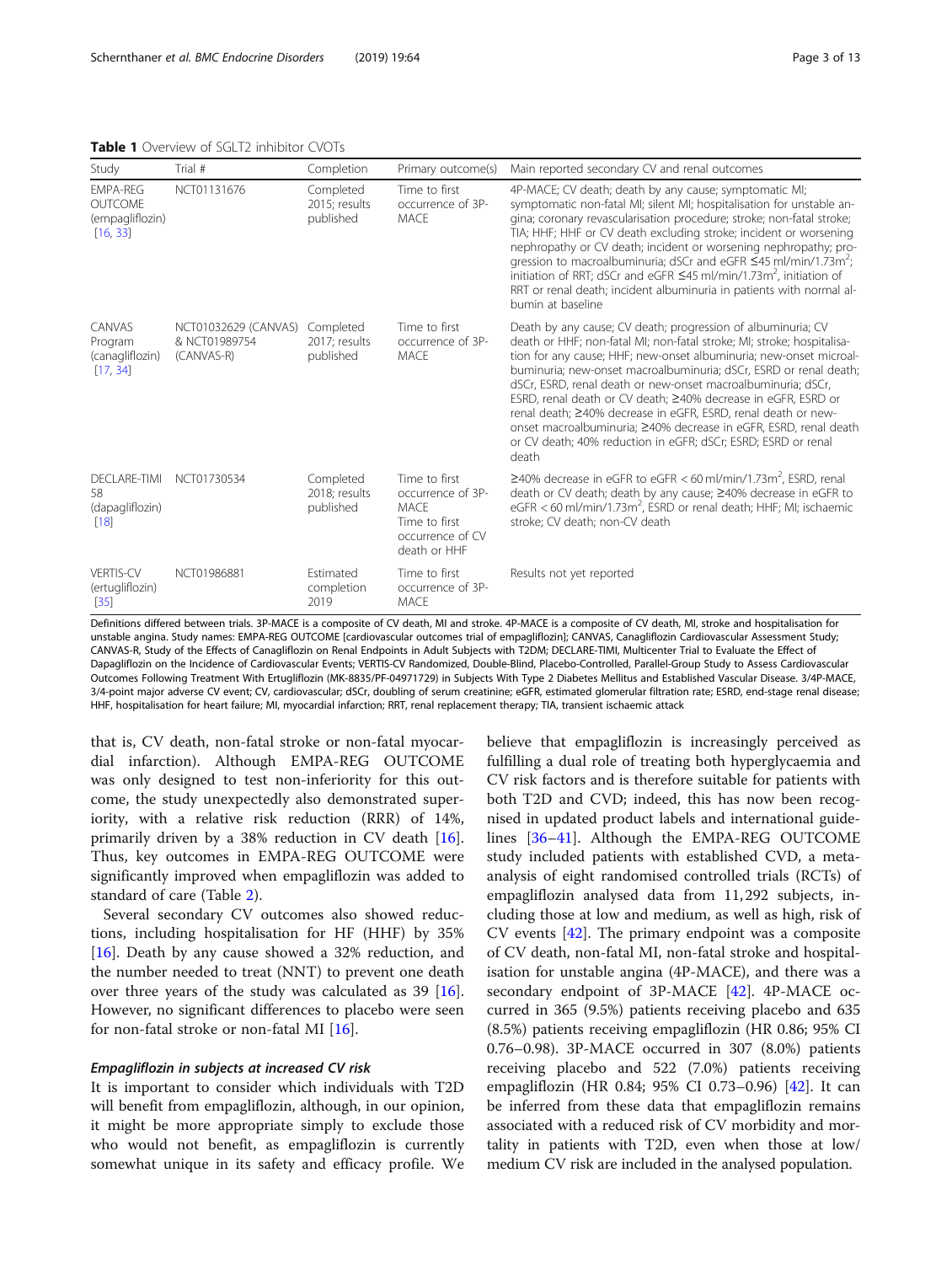#### <span id="page-3-0"></span>Table 2 Key efficacy outcomes in SGLT2 inhibitor CVOTs

|                                                                                          | EMPA-REG OUTCOME [16, 33]                   |                               | CANVAS Program [17, 34]             |                               | DECLARE-TIMI 58 [18]                |                               |  |  |
|------------------------------------------------------------------------------------------|---------------------------------------------|-------------------------------|-------------------------------------|-------------------------------|-------------------------------------|-------------------------------|--|--|
|                                                                                          | Placebo<br>$(N = 2333)$                     | Empagliflozin<br>$(N = 4687)$ | Placebo<br>$(N = 4347)$             | Canagliflozin<br>$(N = 5795)$ | Placebo<br>$(N = 8578)$             | Dapagliflozin<br>$(N = 8582)$ |  |  |
| 3P-MACE (CV death, MI or stroke)                                                         |                                             |                               |                                     |                               |                                     |                               |  |  |
| Rate per 1000 pt-yrs                                                                     | 43.9                                        | 37.4                          | 31.5                                | 26.9                          | 24.2                                | 22.6                          |  |  |
| HR (95% CI; p-value)                                                                     | 0.86 (0.74-0.99; $p = 0.04$ )               |                               | 0.86 (0.75-0.97; $p = 0.02$ )       |                               | 0.93 $(0.84-1.03; p = 0.17)$        |                               |  |  |
| RRR (ARR)                                                                                | 14% (6.5 events/1000 pt-ys)                 |                               | 14% (4.6 events/1000 pt-yrs)        |                               | N/A                                 |                               |  |  |
| CV death                                                                                 |                                             |                               |                                     |                               |                                     |                               |  |  |
| Rate per 1000 pt-yrs                                                                     | 20.2                                        | 12.4                          | 12.8                                | 11.6                          | 7.1                                 | 7.0                           |  |  |
| HR (95% CI; p-value)                                                                     | 0.62 (0.49-0.77; $p < 0.001$ )              |                               | $0.87$ (0.72-1.06) <sup>+</sup>     |                               | $0.98$ $(0.82 - 1.17)$ <sup>+</sup> |                               |  |  |
| RRR (ARR)                                                                                |                                             | 38% (7.8 events/1000 pt-yrs)  |                                     |                               | N/A                                 |                               |  |  |
| Death by any cause                                                                       |                                             |                               |                                     |                               |                                     |                               |  |  |
| Rate per 1000 pt-yrs                                                                     | 28.6                                        | 19.4                          | 19.5                                | 17.3                          | 16.4                                | 15.1                          |  |  |
| HR (95% CI; p-value)                                                                     | 0.68 (0.57-0.82; $p < 0.001$ )              |                               | $0.87$ (0.74-1.01; $p = 0.24$ )     |                               | $0.93$ $(0.82 - 1.04)$ <sup>+</sup> |                               |  |  |
| RRR (ARR)                                                                                | 32% (9.2 events/1000 pt-yrs)                |                               | N/A                                 |                               | N/A                                 |                               |  |  |
| <b>HHF</b>                                                                               |                                             |                               |                                     |                               |                                     |                               |  |  |
| Rate per 1000 pt-yrs                                                                     | 14.5                                        | 9.4                           | 8.7                                 | 5.5                           | 8.5                                 | 6.2                           |  |  |
| HR (95% CI; p-value)                                                                     | $0.65$ (0.50-0.85; $p = 0.002$ )            |                               | $0.67$ $(0.52 - 0.87)$ <sup>+</sup> |                               | $0.73$ $(0.61 - 0.88)$ <sup>+</sup> |                               |  |  |
| RRR (ARR)                                                                                | 35% (5.1 events/1000 pt-yrs)                |                               | 33% (3.2 events/1000 pt-yrs)        |                               | 27% (2.3 events/1000 pt-yrs)        |                               |  |  |
| Renal composite (renal function decline*, ESRD or renal death)                           |                                             |                               |                                     |                               |                                     |                               |  |  |
| Rate per 1000 pt-yrs                                                                     | 11.5                                        | 6.3                           | 9.0                                 | 5.5                           | 7.0                                 | 3.7                           |  |  |
| HR (95% CI; p-value)                                                                     | 0.54 (0.40-0.75; $p < 0.001$ ) <sup>+</sup> |                               | $0.60$ $(0.47 - 0.77)$ <sup>+</sup> |                               | $0.53(0.43 - 0.66)$ <sup>+</sup>    |                               |  |  |
| RRR (ARR)                                                                                | 46% (5.2 events/1000 pt-yrs)                |                               |                                     | 40% (3.5 events/1000 pt-yrs)  |                                     | 47% (3.3 events/1000 pt-yrs)  |  |  |
| Alternative renal composite (progression to macroalbuminuria, dSCr, ESRD or renal death) |                                             |                               |                                     |                               |                                     |                               |  |  |
| Rate per 1000 pt-yrs                                                                     | 76.0                                        | 47.8                          |                                     | 15.1<br>27.4                  |                                     | Not reported                  |  |  |
| HR (95% CI; p-value)                                                                     | 0.61 (0.53-0.70; $p < 0.001$ )              |                               | $0.58(0.50 - 0.67)$ <sup>+</sup>    |                               |                                     |                               |  |  |
| RRR (ARR)                                                                                | 39% (28.2 events/1000 pt-yrs)               |                               | 42% (12.3 events/1000 pt-yrs)       |                               |                                     |                               |  |  |

Please note that direct comparison of trials may not be accurate owing to differences in study design, populations and methodology. RRR and ARR are only shown where a significant reduction was reported, or a nominally significant reduction in the case of an exploratory analysis. \*Defined as: dSCr accompanied by eGFR of <45 ml/min/1.73 m<sup>2</sup> in EMPA-REG OUTCOME; ≤40% decrease in eGFR in the CANVAS Program; and ≤40% decrease in eGFR to <60 ml/min/1.73 m<sup>2</sup> in DECLARE-TIMI 58. †Exploratory analysis, p-value is nominal or not available. 3P-MACE, 3-point major adverse CV event; ARR, absolute risk reduction; CI, confidence interval; CV, cardiovascular; dSCr, doubling of serum creatinine; HHF, hospitalisation for heart failure; HR, hazard ratio; MI, myocardial infarction; pt-yrs, patientyears; RRR, relative risk reduction

An analysis of HHF outcomes (a prespecified secondary endpoint) in EMPA-REG OUTCOME showed that the benefits of empagliflozin were consistent in subjects both with and without baseline HF, i.e. primary prevention in those with no HF at baseline and secondary prevention in those for whom HF had been reported at baseline. The analysis showed that 1.8% of patients receiving empagliflozin without HF at baseline experienced an event compared with 3.1% for placebo (HR 0.6; 95% CI 0.43–0.82); for patients with baseline HF, the HHF figures were 10.4 and 12.3%, respectively (HR 0.75; 95% CI 0.48–1.19) [\[16](#page-10-0), [43](#page-11-0)]. The evidence for primary prevention of HF with empagliflozin has now been recognised by new American Heart Association (AHA) and American

College of Cardiology (ACC) guidelines [\[40](#page-11-0)], and ongoing clinical studies are seeking to shed more light on this potential benefit; however, it should be noted that empagliflozin is not currently indicated for the treatment of HF.

Reductions in CV death were similar in patients with and without HF at baseline: CV death events occurred in 3.2% of subjects treated with empagliflozin vs 5.3% with placebo (HR 0.60; 95% CI 0.47– 0.77) for no baseline HF, and 8.2% vs 11.1% (HR 0.71; 95% CI 0.43–1.16) for subjects with baseline HF [[43\]](#page-11-0). We note that EMPRISE will examine CV death outcomes in a broad CV risk population in routine clinical practice, but these data have not yet been reported [\[30\]](#page-11-0).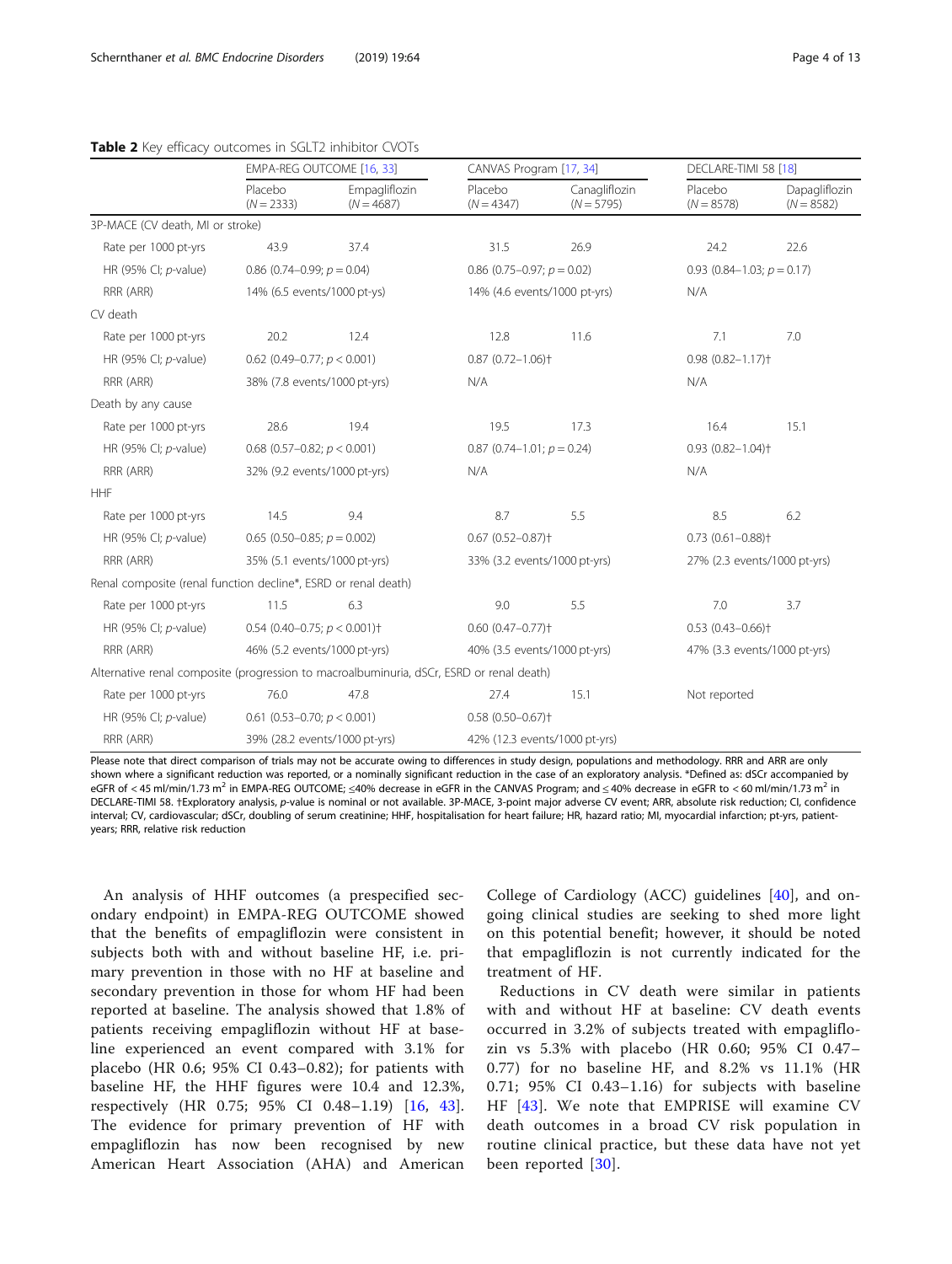# <span id="page-4-0"></span>Renal outcomes in EMPA-REG OUTCOME

The population of EMPA-REG OUTCOME included a substantial renal burden, with eGFR < 60 mL/min/  $1.73m^2$  in 26% of patients and 60–< 90 mL/min/1.73m<sup>2</sup> in 52% of patients [[16,](#page-10-0) [33\]](#page-11-0). The main pre-specified renal composite outcome of new or worsening nephropathy (progression to macroalbuminuria, doubling of the serum creatinine level, initiation of renal-replacement therapy, or death from renal disease) was significantly reduced by 39%, and doubling of serum creatinine with an eGFR ≤45 mL/min/1.73m<sup>2</sup> was reduced by 44% when adding empagliflozin to standard of care [\[16](#page-10-0), [33\]](#page-11-0).

Significant benefits were also seen in several other prespecified renal parameters, including a 32% RRR in new or worsening nephropathy or CV death  $(p < 0.001)$ ; 38% RRR in progression to macroalbuminuria  $(p < 0.001)$ ; and 55% RRR in initiation of renal replacement therapy  $(p = 0.04)$  [[33\]](#page-11-0). The only exception was incident albuminuria in patients with a normal albumin level at baseline, where no significant difference between study arms was observed [\[33](#page-11-0)].

The renal results in EMPA-REG OUTCOME indicate that empagliflozin delays the progression of renal disease when compared with placebo [[33](#page-11-0)]. The change in eGFR over time also supports a nephroprotective effect: after an initial fall when empagliflozin therapy was started, the eGFR of subjects on empagliflozin recovered somewhat and subsequently remained stable, whereas those on placebo demonstrated a steady decline over the period of the study [[33\]](#page-11-0). Furthermore, a post hoc analysis showed that the renal benefits seen with

Table 3 Key safety outcomes in SGLT2 inhibitor CVOTs

empagliflozin in the full study cohort were consistent in a subgroup of patients with prevalent kidney disease at baseline, defined as having an eGFR  $< 60$  mL/min/1.73m<sup>2</sup> and/or macroalbuminuria (UACR  $>$  300 mg/g) [[44](#page-11-0)].

Despite the promising renal results, it should be noted that EMPA-REG OUTCOME was a CV trial with 3P-MACE as the primary endpoint, and therefore we await the results of an ongoing dedicated renal study before making a more conclusive assessment of empagliflozin in this setting. Furthermore, in accordance with local prescribing information and licences for SGLT2 inhibitors, if the eGFR is below 60 mL/min/1.73 m<sup>2</sup> then empagliflozin should not be initiated and must be discontinued if the eGFR persistently falls below 45 ml/ min/1.73 m<sup>2</sup> [\[36](#page-11-0)].

#### Key safety data in EMPA-REG OUTCOME

Of note, the only adverse event for which an increased incidence was associated with empagliflozin in EMPA-REG OUTCOME was the occurrence of genital infections (overall, 6.4% vs 1.8%;  $p < 0.001$ ), and these are easily treatable  $[16]$ . In contrast to the recent data from the CANVAS Program (see below; Table 3), [\[17](#page-10-0)] there was no significant increase with empagliflozin on the risk of bone fracture or lower limb amputation [[16,](#page-10-0) [45](#page-11-0)], including in patients with PAD [\[47](#page-11-0)].

#### The CANVAS Program

The CANVAS Program is a pooled analysis of two subsidiary studies: CANVAS, a CV safety study, and CANVAS-Renal (CANVAS-R), which included

|                                     | EMPA-REG OUTCOME [45, 46]*                    |                                        |                         | CANVAS [17, 46]                   |                          | CANVAS-R [17, 46]                       |                         | DECLARE-TIMI 58 <sup>+</sup><br>[18, 46] |                               |                               |
|-------------------------------------|-----------------------------------------------|----------------------------------------|-------------------------|-----------------------------------|--------------------------|-----------------------------------------|-------------------------|------------------------------------------|-------------------------------|-------------------------------|
|                                     | Placebo<br>$(N = 2333)$                       | Empa 10<br>$(N = 2345)$                | Empa 25<br>$(N = 2342)$ | Placebo<br>$(N = 1441)$           | Cana 100<br>$(N = 1445)$ | Cana 300<br>$(N = 1441)$                | Placebo<br>$(N = 2903)$ | Cana 100<br>$(N = 2904)$                 | Placebo<br>$(N = 8569)$       | Dapagliflozin<br>$(N = 8574)$ |
| Patients with lower limb amputation |                                               |                                        |                         |                                   |                          |                                         |                         |                                          |                               |                               |
| n(%)                                | 43 (1.8)                                      | 42 (1.8)                               | 46(2.0)                 | 22(1.5)                           | 50(3.5)                  | 45(3.1)                                 | 25(0.9)                 | 45 (1.5)                                 | 113(1.3)                      | 123(1.4)                      |
| Events per 1000<br>patient-years    | 6.5                                           | 6.2                                    | 6.8                     | 2.8                               | 6.2                      | 5.5                                     | 4.2                     | 7.5                                      | 3.3                           | 3.6                           |
| Hazard ratio (95% CI)               | $\overline{\phantom{a}}$                      | 0.96<br>$(0.63 - 1.47)$                | 1.04<br>$(0.69 - 1.58)$ |                                   | 2.24                     | 2.01<br>$(1.36 - 3.69)$ $(1.20 - 3.34)$ |                         | 1.80<br>$(1.10 - 2.93)$                  |                               | 1.09<br>$(0.84 - 1.40)$       |
| Diabetic ketoacidosis               |                                               |                                        |                         |                                   |                          |                                         |                         |                                          |                               |                               |
|                                     | Placebo<br>$(N = 2333)$                       | Empagliflozin (pooled)<br>$(N = 4687)$ |                         | Placebo (pooled‡)<br>$(N = 4347)$ |                          | Canagliflozin (pooled‡)<br>$(N = 5795)$ |                         | Placebo<br>$(N = 8569)$                  | Dapagliflozin<br>$(N = 8574)$ |                               |
| n(%)                                | $1 (< 0.1\%)$                                 | $4(0.1\%)$                             |                         | 6                                 |                          | 12                                      |                         | 12                                       | 27                            |                               |
| Events per 1000<br>patient-years    | < 0.1                                         | 0.1                                    |                         | 0.3                               |                          |                                         | 0.6                     |                                          | 0.4                           | 0.9                           |
| Hazard ratio (95% CI)               | 1.99 (0.22-17.80)<br>$\overline{\phantom{m}}$ |                                        | -                       |                                   |                          | $2.33(1.10 - 7.17)$                     |                         | $\overline{\phantom{0}}$                 | 2.18<br>$(1.10 - 4.30)$       |                               |

These trials cannot be directly compared, owing to differences in study design, populations and methodology. \*Post hoc analysis for lower limb amputation, which was not a prespecified outcome in EMPA-REG OUTCOME. †All amputation; data for lower limb amputation not provided. ‡Diabetic ketoacidosis events pooled across CANVAS and CANVAS-R, and 100 mg and 300 mg doses of canagliflozin. Pooled cohort size indicates the intention to treat population. Cana 100/ 300, canagliflozin 100/300 mg; Empa 10/25, empagliflozin 10/25 mg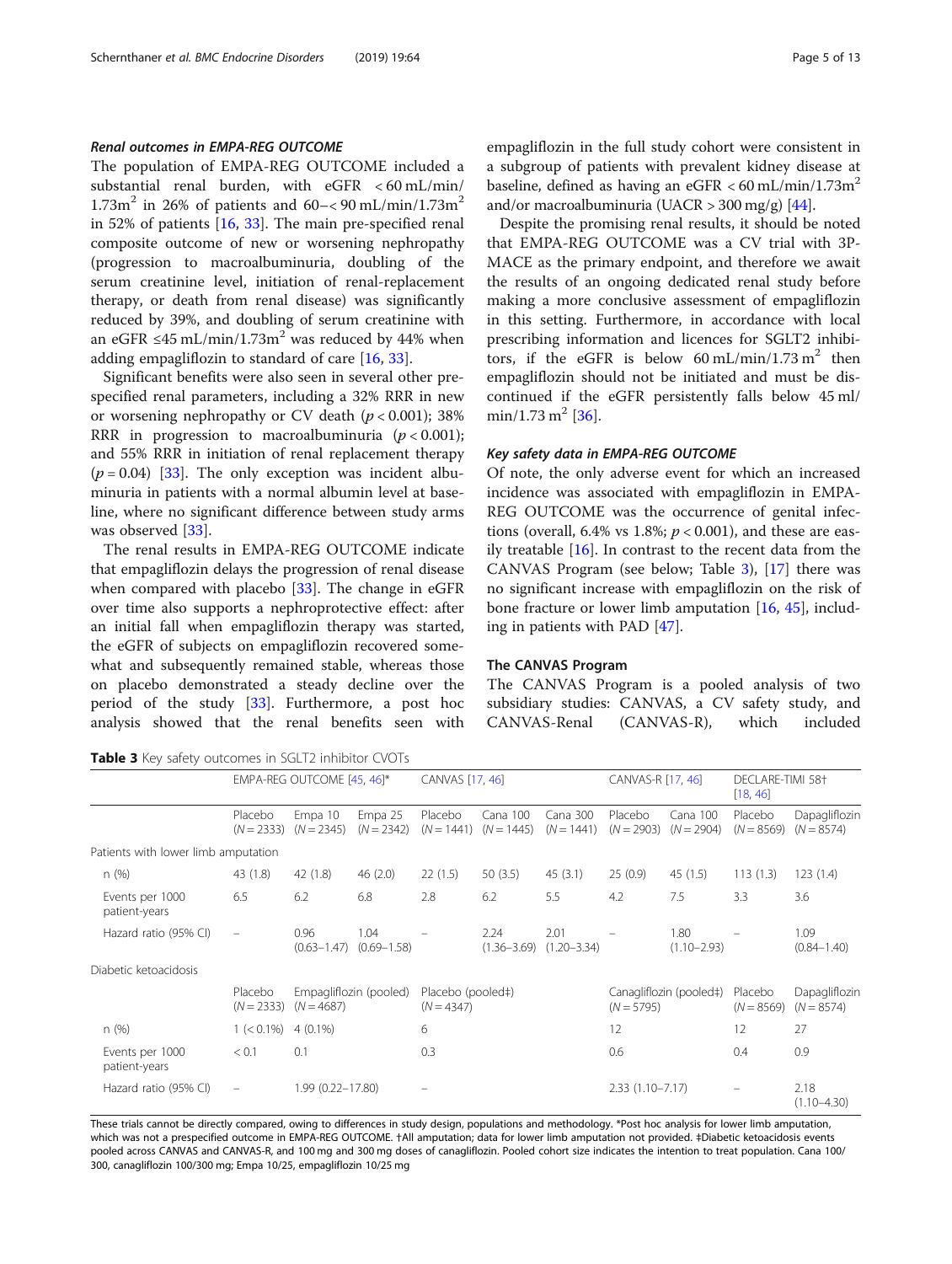albuminuria progression as a key outcome alongside CV safety outcomes [\[17](#page-10-0)].

#### The CANVAS Program study design

The CANVAS CVOT was a randomised controlled trial designed to assess the CV safety of canagliflozin versus placebo, on top of standard of care in 4330 patients with T2D and either symptomatic CVD (one or more of CAD, cerebrovascular disease or PAD) or multiple CV risk factors (age  $\geq 50$  and two or more of dyslipidaemia, hypertension, current smoker, ≥10 years diabetes duration, or albuminuria) at baseline [[17](#page-10-0)]. A public disclosure of interim analyses was required for regulatory filings, and plans to further assess CV protection through an expansion of the study were terminated at that time [\[17](#page-10-0), [48,](#page-11-0) [49](#page-11-0)]. Instead, in order to achieve sufficient power for CV assessment, the additional CANVAS-R CVOT  $(N = 5813)$  was combined with CANVAS into the CANVAS Program, enabling a pooled analysis, but excluding events accrued prior to 20 November 2012, which was the date of last unblinding [[17,](#page-10-0) [48](#page-11-0), [49](#page-11-0)]. CANVAS-R was a shorter study, with median follow-up 2.1 years [[17](#page-10-0)].

Statistical analyses were performed as a sequential hypothesis testing plan of the pooled data from CAN-VAS and CANVAS-R to give a total of 5795 individuals treated with canagliflozin and 4347 placebo controls [[17\]](#page-10-0). As with EMPA-REG OUTCOME, the primary endpoint in the CANVAS Program was time to first occurrence of 3P-MACE (first testing for non-inferiority and then superiority) [[17\]](#page-10-0). Next was a test for superiority for death by any cause, followed by superiority for CV death [\[17](#page-10-0)]. Once a non-significant result was encountered, subsequent analyses were exploratory only.

# Key outcomes in the CANVAS Program

The primary analysis yielded a positive result, with 26.9 participants receiving canagliflozin experiencing an event per 1000 patient-years compared with 31.5 in the placebo group (HR 0.86; 95% CI 0.75–0.97,  $p = 0.02$  for superiority); however, superiority was not shown for the first secondary outcome (death by any cause, HR 0.87 95% CI 0.74–1.01), so the sequential hypothesis testing ended there [\[17\]](#page-10-0). This means that the results of all subsequent secondary analyses could not be considered as significant but rather as exploratory analyses (Table [2](#page-3-0))  $[17]$  $[17]$ .

It should be noted here that superiority for death by any cause and CV death were additions made by the independent trial steering committee for the CANVAS Program when revising the original analysis plan [\[48](#page-11-0), [49](#page-11-0)]. These revisions were made in the expectation that the results for individual mortality outcomes would be stronger than for the composite

outcome of 3P-MACE, as had been seen in EMPA-REG OUTCOME [\[48,](#page-11-0) [49\]](#page-11-0). Adding CV death as an outcome also presented an opportunity to demonstrate superiority in an individual CV outcome [[48](#page-11-0), [49\]](#page-11-0). However, the lack of superiority for all-cause mortality in the pooled data means that the subsequent analysis of CV death was exploratory only [\[17\]](#page-10-0). Similarly, subsequent analysis of CANVAS-R data alone, including superiority for albuminuria progression, composite of HHF and CV death, and CV death, also remain exploratory only [[17](#page-10-0)].

#### Canagliflozin in subjects at increased CV risk

The significant 3P-MACE finding echoes that in EMPA-REG OUTCOME for empagliflozin; however, the lack of significance for both CV death and death by any cause was disappointing from a clinical point of view, as these parameters may be of most interest to clinicians, given the prevalent CV risk in patients with T2D [[17\]](#page-10-0).

The CANVAS Program study populations comprised 58.9% of patients with symptomatic CVD in CANVAS and 70.7% in CANVAS-R; the pooled figure was 65.6% [[17\]](#page-10-0). These figures for CV involvement are more heterogeneous than the EMPA-REG OUTCOME population, where 99% of participants had established CVD  $[16]$  $[16]$ . Analysis of risk groups has shown that canagliflozin was superior to placebo for 3P-MACE in the secondary prevention group only, with no difference from placebo when looking only at primary prevention [[46](#page-11-0), [50\]](#page-11-0). However, when analysed for interactions between the primary, secondary and overall population, no statistically significant difference was seen ( $p = 0.18$ ) [[50\]](#page-11-0).

The 35% of CANVAS Program patients who had CV risk factors but not symptomatic disease represent a challenge when interpreting the results, as the absence of symptoms does not necessarily represent an absence of disease, as evidenced by studies showing that people with T2D are known to have a high burden of asymptomatic CVD and that CAD may manifest in a silent fashion [\[51](#page-11-0)].

# Renal outcomes in the CANVAS program

Analyses of renal outcomes in the CANVAS Program were exploratory only, owing to the failure to meet previous endpoints in the statistical hierarchy [\[17](#page-10-0)]. Nevertheless, exploratory findings with canagliflozin were promising, suggesting reductions not only in albuminuria, which we believe may not be the most robust metric for assessing effect on kidney function, but also in doubling of serum creatinine, which is a key marker of impaired renal function [[34\]](#page-11-0). These suggested benefits are consistent with renal observations with empagliflozin treatment in EMPA-REG OUTCOME [[33\]](#page-11-0). Renal burden in the CANVAS Program population was also reminiscent of EMPA-REG OUTCOME, with eGFR < 60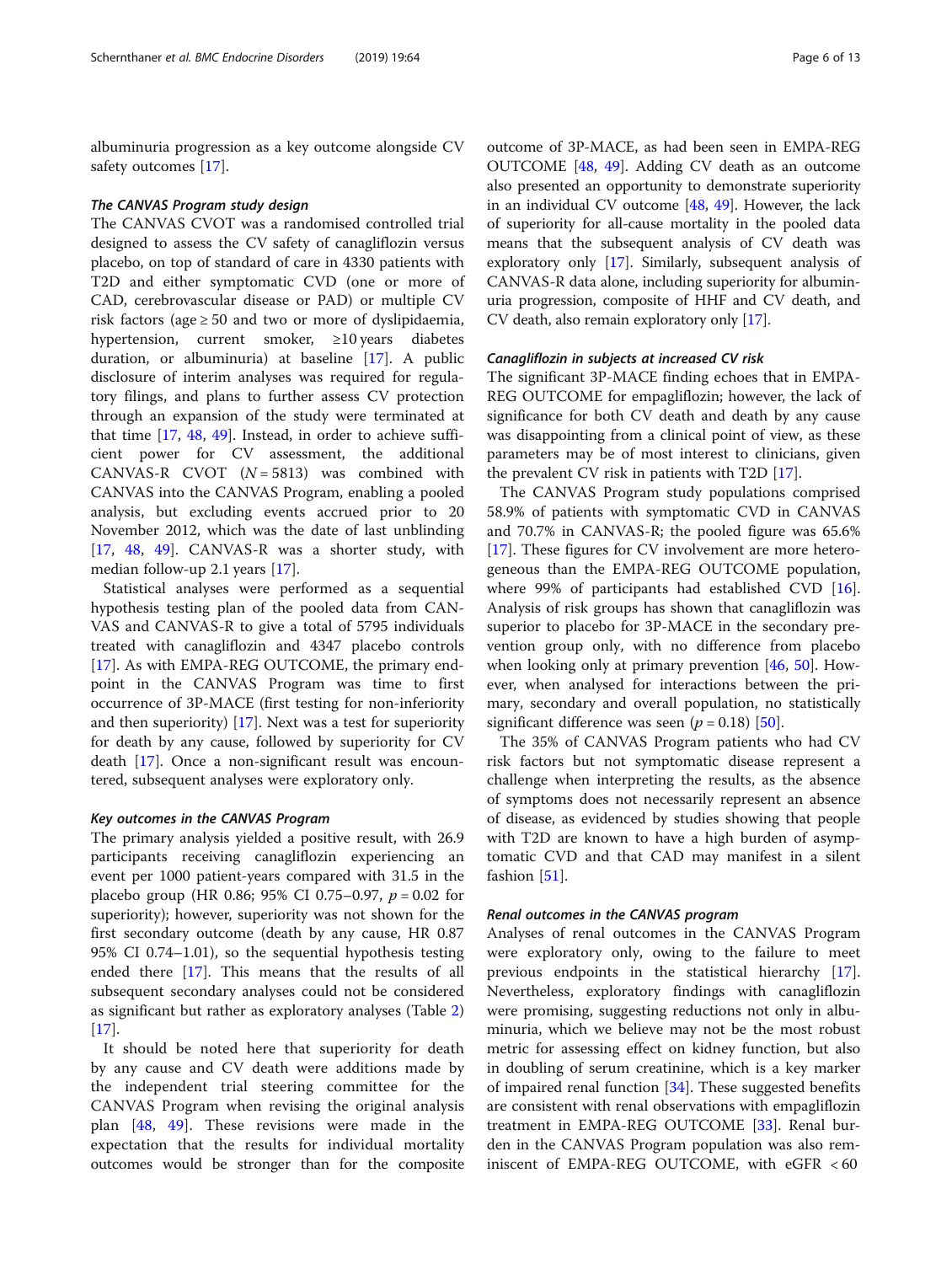mL/min/1.73 $m^2$  in 20% of patients and 60-<90 mL/ min/1.73 $m^2$  in 55% of patients [[52\]](#page-11-0).

#### Key safety data from the CANVAS program

The safety results of note from the CANVAS Program showed an approximate two-fold increased risk of lower limb amputations with canagliflozin versus placebo (6.3 vs. 3.4 participants with amputation per 1000 patientyears: HR 1.97; 95% CI 1.41–2.75, p < 0.001) (Table [3](#page-4-0)), and confirmed a previous suggested increase in bone fractures (15.4 vs 11.9 participants with fracture per 1000 patient-years; HR, 1.26; 95% CI 1.04 to 1.52,  $p =$ 0.02) [[17](#page-10-0)]. The only other event of significance in the CANVAS Program was an increase in genital infections in both men and women ( $p < 0.001$ ), most likely due to the increased levels of glucose in the urine, and also seen with other SGLT2 inhibitors [[17\]](#page-10-0).

The incidence of lower limb amputation with canagliflozin was not uniform across all groups: patients with atherosclerosis and previous amputation had a higher risk of amputation compared with other patients [\[17\]](#page-10-0). Although amputations of the toe and middle of the foot were the most common, amputations involving the leg, below and above the knee, also occurred and some patients had more than one amputation, some involving both limbs [[17](#page-10-0)].

In February 2017, the EMA issued a statement requiring a warning of the potential increased risk of toe amputation in the prescribing information for all SGLT2 inhibitors based on canagliflozin data, including from the CANVAS Program; however, the statement noted that an increased risk has not been seen to date in studies with empagliflozin or dapagliflozin [\[53\]](#page-11-0). Indeed, although amputation was not a pre-specified safety outcome of EMPA-REG OUT-COME, a post hoc analysis found no increased signal for amputation with empagliflozin compared with placebo [[45](#page-11-0)]. Both the EMA and FDA have required the addition of a warning for increased risk of lower limb amputation to the canagliflozin label, but not to the empagliflozin or dapagliflozin labels [\[54\]](#page-11-0).

The mechanisms by which canagliflozin may increase the risk of amputation are still unclear [[54\]](#page-11-0), especially as, we suggest, there does not appear to be a similar signal from empagliflozin or dapagliflozin. We believe that the increase in amputation rate is concerning, as the potential repercussions on quality of life are profound. It can be argued that many, if given the choice, would opt to accept an increased CV risk over a doubled risk of amputation.

# DECLARE-TIMI 58

The first results for the DECLARE-TIMI 58 CVOT on dapagliflozin have now been reported, enabling a more comprehensive analysis of CV and renal outcomes across the SGLT2 inhibitor class [[18](#page-10-0)]. Although the data were

disclosed subsequent to our initial discussions, and during the preparation of this manuscript, we believe that it is important to briefly address the findings here.

Notably, DECLARE-TIMI 58 is the first CVOT in the SGLT2 inhibitor class to include a majority of primary prevention patients; that is, 59% of patients had multiple CV risk factors (male aged  $\geq 55$  or female aged  $\geq 60$  with one or more of dyslipidaemia; hypertension; or current smoker), whereas only 41% of patients had established atherosclerotic CVD (age  $\geq$  40 with one or more of CAD; ischaemic cerebrovascular disease; or PAD) [[18,](#page-10-0) [55\]](#page-11-0).

In the initial study design, the primary safety endpoint was non-inferiority for 3P-MACE and the primary efficacy endpoint was superiority for 3P-MACE, as with EMPA-REG OUTCOME and the CANVAS Program. However, following EMPA-REG OUTCOME, a new coprimary composite efficacy endpoint of HHF and CV death was added, with permission from regulators, in light of the new insights that these outcomes may be highly clinically relevant with SGLT2 inhibitors [[16](#page-10-0), [18](#page-10-0), [56\]](#page-11-0).

As expected, DECLARE-TIMI 58 demonstrated that dapagliflozin was non-inferior to placebo as an add-on to standard of care in the study population, thus meeting the primary safety endpoint [[18](#page-10-0)]. Similarly, DECLARE-TIMI 58 added further evidence that a reduction in HHF is consistent across the SGLT2 inhibitor class, as the co-primary efficacy endpoint of HHF or CV death was also met, and this was driven entirely by a decreased risk of HHF, while there was no difference between dapagliflozin and placebo in risk of CV death [[18](#page-10-0)].

However, the study failed to meet the primary efficacy endpoint of superiority for 3P-MACE, with no significant difference between dapagliflozin and placebo [\[18](#page-10-0)]. Furthermore, even when looking only at patients with baseline established atherosclerotic CVD (a similar size cohort to EMPA-REG OUTCOME), there remained no significant benefit in either 3P-MACE or CV death with dapagliflozin [[18](#page-10-0), [46](#page-11-0)]. The risk of death by any cause was also not significantly reduced with dapagliflozin vs placebo [\[18\]](#page-10-0).

# Considering EMPA-REG OUTCOME alongside the CANVAS Program and DECLARE-TIMI 58

Although direct comparisons can only be made between the effects of different agents in head-to-head studies, owing to differences in populations, trial designs, analytical approaches and drug effects, it can nevertheless be useful for clinicians to critically appraise data in the context of similar studies.

In a clinical setting, we believe that CV death could be considered to be the most relevant parameter for assessing the overall benefit from a glucose-lowering drug for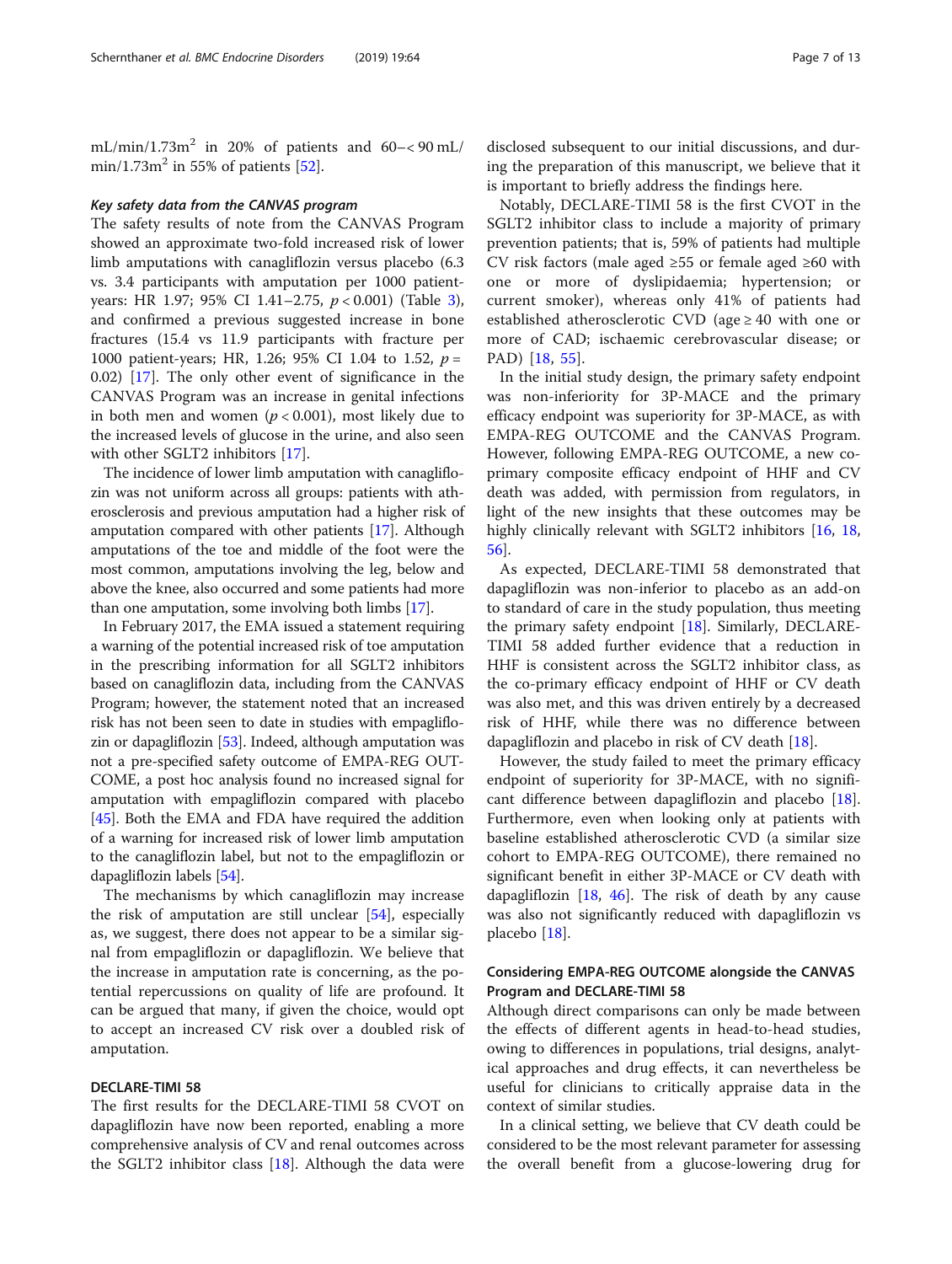patients with T2D, as reductions in CV death are the prime goal of treatment. In the EMPA-REG OUTCOME study, the RRR of CV death for empagliflozin vs placebo was 38% (HR 0.62; 95% CI 0.49–0.77,  $p < 0.001$ ) [[16\]](#page-10-0). By contrast, as described above, the RRR of CV death did not achieve statistical significance in either the CANVAS Program or in DECLARE-TIMI 58 [\[17,](#page-10-0) [18\]](#page-10-0). Thus, reduction in CV death was, among SGLT2 inhibitors, a unique finding with empagliflozin.

The results for HHF and renal outcomes were more similar between the three CVOTs. Whereas HHF is only presented as an exploratory outcome in the CANVAS Program (HR 0.67; 95% CI 0.52–0.87) and DECLARE-TIMI 58 (HR 0.73; 95% CI 0.61–0.88), the observed trend towards treatment benefit is similar to that seen with empagliflozin in EMPA-REG OUTCOME, where RRR for HHF was 35% (HR 0.65; 95% CI 0.50–0.85,  $p < 0.001$ ) [[16](#page-10-0)–[18\]](#page-10-0).

The design of composite renal outcomes differed between studies, and there is not a composite renal endpoint that has been reported for all three CVOTs. For the CANVAS Program, the key renal composite was a 40% reduction in eGFR, requirement for renal replacement therapy, or death from renal causes [\[17\]](#page-10-0), while in DECLARE-TIMI 58 the composite comprised 40% reduction in eGFR to  $<$  60 ml/min/1.73m<sup>2</sup>, end-stage renal disease, or death from renal causes [\[18\]](#page-10-0). Due to the failure to meet earlier endpoints, these renal outcomes were exploratory only in the two trials, but nevertheless both suggested a strong trend towards a protective effect with treatment, with 40% reduction in the CANVAS Program (HR 0.60; 95% CI 0.47–0.77) and 47% reduction in DECLARE-TIMI 58 (HR 0.53; 95% CI  $0.43 - 0.66$ ).

There was no equivalent pre-specified endpoint in EMPA-REG OUTCOME, although a post hoc analysis of doubling of serum creatinine accompanied by an eGFR of  $<$  45 ml/min/1.73 m<sup>2</sup>, initiation of renal replacement therapy, or death due to renal disease is the closest approximate, and showed a similar benefit to the other CVOTs (46% reduction; HR 0.54; 95% CI 0.40–0.75) (Table [2](#page-3-0)) [\[33](#page-11-0)]. As noted above, results for the EMPA-REG OUTCOME prespecified composite of incident or worsening nephropathy, which also included progression to macroalbuminuria, were also similar (HR 0.61; 95% CI 0.53-0.70,  $p < 0.001$ ) [[16](#page-10-0), [33\]](#page-11-0). An equivalent composite in the CANVAS Program yielded similar results in an exploratory analysis (HR 0.58; 95% CI 0.50–0.67) [\[34](#page-11-0)]. Albuminuria outcomes have not yet been reported for DECLARE-TIMI 58 [[18](#page-10-0)].

In safety outcomes, much attention has been paid to the doubling of lower limb amputations in the CANVAS Program, in contrast to DECLARE-TIMI 58 and EMPA-REG OUTCOME, where no signal was seen (Table [3](#page-4-0)) [[17,](#page-10-0) [18,](#page-10-0) [45\]](#page-11-0). Thus, canagliflozin is to date the only SGLT2 inhibitor that has produced a CVOT signal for lower limb amputation risk.

Bone fracture risk was also increased in the CANVAS Program but not EMPA-REG OUTCOME or DECLARE-TIMI 58, whereas the rare event of diabetic ketoacidosis (DKA) was significantly increased in DECLARE-TIMI 58 and had a trend towards an increase that did not reach significance in the CANVAS Program and EMPA-REG OUTCOME (Table [3\)](#page-4-0) [\[16](#page-10-0)–[18\]](#page-10-0). The prescribing information for all SGLT2 inhibitors cautions prescribers to be alert for signs of DKA, which although rare is potentially dangerous and may present atypically (that is, in patients with only moderately increased blood glucose values) [\[36\]](#page-11-0).

There was a mixed picture for urogenital infections in SGLT2 inhibitor CVOTs. While there was a consistent signal for increased risk of genital infections with all three agents, which was also seen in previous trials  $[16–18]$  $[16–18]$  $[16–18]$  $[16–18]$ , none of the CVOTs showed an increase risk of urinary tract infection (UTI), although a signal was seen with empagliflozin when looking at female patients alone [[16](#page-10-0)]. Other studies have shown inconsistent results for UTI risk with SGLT2 inhibitors, with four recent meta-analyses finding no evidence for increased risk of UTI with any agent in the class, with the possible exception of high dose (10 mg) dapagliflozin [\[57](#page-11-0)–[60](#page-12-0)]. Nevertheless, prescribers should be advised that current product labels contain a warning about possible UTI events [\[36\]](#page-11-0).

To summarise the SGLT2 CVOT data, despite the recent CANVAS Program and DECLARE-TIMI 58 results, empagliflozin remains the only member of the SGLT2 inhibitor class thus far having proven a significant reduction in CV death (38% RRR) in a dedicated and robust CVOT that was designed, and powered, to test for superiority in CV outcomes versus placebo [[16](#page-10-0)–[18](#page-10-0)]. Furthermore, the reduced risk of CV death with empagliflozin was consistent across prespecified analyses  $[16]$  $[16]$ . By contrast, there was no significant reduction in CV death versus placebo with either canagliflozin, in the CANVAS Program, or dapagliflozin, in DECLARE-TIMI 58, and this was true whether analysing each study population as a whole or only the patients with baseline symptomatic atherosclerotic CVD  $[17, 18, 46, 50]$  $[17, 18, 46, 50]$  $[17, 18, 46, 50]$  $[17, 18, 46, 50]$  $[17, 18, 46, 50]$  $[17, 18, 46, 50]$  $[17, 18, 46, 50]$  $[17, 18, 46, 50]$  $[17, 18, 46, 50]$ . However, HHF and renal endpoints suggested that all SGLT2 inhibitors provided a benefit for these outcomes, although these analyses were exploratory only in the CANVAS Program and DECLARE-TIMI 58 due to the hierarchical statistical testing plan design [\[16](#page-10-0)–[18,](#page-10-0) [33,](#page-11-0) [34](#page-11-0)]. Safety outcomes also showed differences, with increased risk of lower limb amputation and bone fracture in the CANVAS Program, but not EMPA-REG OUTCOME or DECLARE-TIMI 58, although an increased risk of genital infections was consistent across the class, and prescribers should be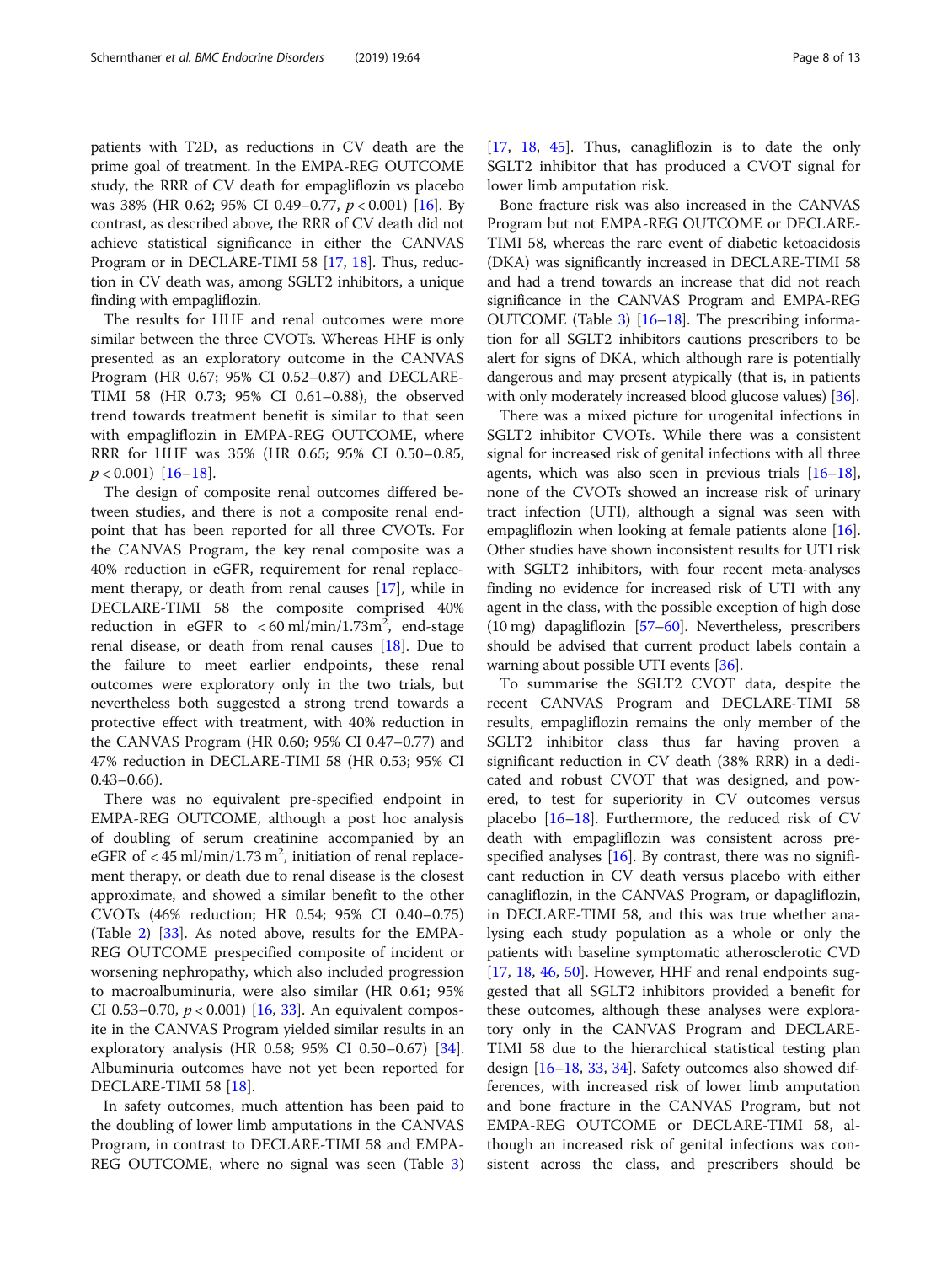advised of the possibility of rare DKA events with all three agents [[16](#page-10-0)–[18](#page-10-0), [36](#page-11-0), [45](#page-11-0)].

One possible explanation for different outcomes between SGLT2 inhibitor CVOTs may be differences in study design, some of which are outlined above. However, another explanation may be the differences in molecular structure that result in different relative selectivity for SGLT2 over SGLT1 [\[32\]](#page-11-0). SGLT1 inhibition is known to cause gastrointestinal problems and investigations into the earliest SGLT2 inhibitors were abandoned owing to their lack of selectivity between SGLT1 and SGLT2  $[61]$  $[61]$ . It may be that there are other repercussions of the different molecular structures that have not yet been identified.

#### Real-world evidence

In recent years, RWE has begun to provide insights into clinical and health economic outcomes with SGLT2 inhibitors in routine clinical practice, and ongoing RWE studies are set to shed still further light on this in the years to come. RWE is captured in natural, uncontrolled settings outside of traditional RCTs, and has been said to "represent a measure in understanding healthcare data collected under real-life practice circumstances" [[62\]](#page-12-0). RWE studies can provide data on effectiveness and safety during routine care, complement and support data from RCTs, and support market access and reimbursement decisions [\[62\]](#page-12-0). However, RWE alone is insufficient to demonstrate efficacy, and thus cannot be used on its own to meet regulatory requirements for passing a new indication or extending an existing indication [[63\]](#page-12-0). RWE is commonly used for patient profiling and prevalence, defining treatment pathways and patterns of care, evaluating compliance and persistence, determining treatment costs and costs in disease stages and disease states, and informing investigations on health outcomes and disease sequelae [\[62](#page-12-0)].

### CVD-REAL

CVD-REAL was a RWE study that compared the rate of HHF in individuals with T2D who had been newly initiated on SGLT2 inhibitors (canagliflozin, dapagliflozin or empagliflozin) versus other glucose-lowering drugs (oGLDs), with secondary aims of comparing the risk of all-cause death, and HHF or all-cause death, between the two treatment groups [\[29\]](#page-11-0). The cohort included both patients with and without established CVD at baseline [[29\]](#page-11-0). For patients without CVD at baseline, HF may be a key outcome, as it was shown to be among the most common first presentations of CVD in a prospective cohort study of health records over 5.5 years (14.1% of patients with T2D) [\[64](#page-12-0)].

Data for CVD-REAL were gathered from registries and national initiatives from six different countries (US, UK and Nordic countries). From an initial postscreening population of 160,033 people who had been prescribed an SGLT2 inhibitor and 1,226,221 who had been given an oGLD, subjects were propensity matched 1:1 to give a test population of 154,528 for each of SGLT2 inhibitors or oGLDs [[29\]](#page-11-0). This propensity matching step ensured that the baseline characteristics were similar for each group, although they did differ somewhat from CVOTs: for example, patients were relatively young (57 years vs 63–64 years in CVOTs); fewer (13%) had prior CVD; statin use was relatively high at 67%, but slightly less than in CVOTs; and concomitant GLP-1 receptor agonists were much more widely used (18–20% in CVD-REAL vs 3–5% in SGLT2 inhibitor CVOTs)  $[16–18, 29]$  $[16–18, 29]$  $[16–18, 29]$  $[16–18, 29]$  $[16–18, 29]$  $[16–18, 29]$ . Overall, 53% of the study population received canagliflozin, 37% received dapagliflozin and 10% received empagliflozin. These percentages varied by region: in the US, 75.9% received canagliflozin, whereas in Europe 91.9% received dapagliflozin. All three primary analyses favoured SGLT2 inhibitors over oGLD: HHF (HR 0.61; 95% CI 0.51-0.73,  $p < 0.001$ ); death by any cause (HR 0.49; 95% CI 0.41-0.57,  $p < 0.001$ ), and a composite of HHF or death by any cause (HR 0.54; 95% CI 0.48-0.60,  $p < 0.001$  [[29](#page-11-0)]. Results for individual SGLT2 inhibitors were not reported.

The related study CVD-REAL 2 used a similar study design to look at CV and mortality outcomes in realworld data from an additional six countries (four from Asia Pacific, plus Canada and Israel), with 235,000 treatment initiations in each study arm [\[65\]](#page-12-0). In this second study, 75% of patients received dapagliflozin, with the remainder split between empagliflozin (9%), canagliflozin (4%), and three additional SGLT2 inhibitors that are not currently licensed in the European Union (12%) [[65](#page-12-0)]. Results in CVD-REAL 2 were similar to CVD-REAL, with a lower incidence of the composite of HHF or death by any cause (HR 0.60; 95% CI 0.47–0.76, p < 0.001), as well as a lower incidence of the individual components HHF (HR 0.64; 95% CI 0.50–0.82,  $p = 0.001$ ) and death by any cause (HR 0.51; 95% CI 0.37–0.70,  $p < 0.001$ ) [\[65](#page-12-0)].

#### EASEL

The EASEL study was a retrospective cohort study of SGLT2 inhibitors in patients with T2D and CVD that used data from the US Department of Defense (DoD) Military Health System (MHS) [[66\]](#page-12-0). The study found that patients newly initiated on SGLT2 inhibitors had 43% fewer HHF or death by any cause events than propensity matched patients initiated on non-SGLT2 inhibitor therapy (1.73 versus 3.01 composite events per 100 person-years; HR, 0.57; 95% CI, 0.50–0.65) [[66\]](#page-12-0). Similarly, the number of MACE events was 33% lower in the SGLT2 inhibitor cohort than in the propensity matched non-SGLT2 inhibitor cohort (2.31 versus 3.45 events per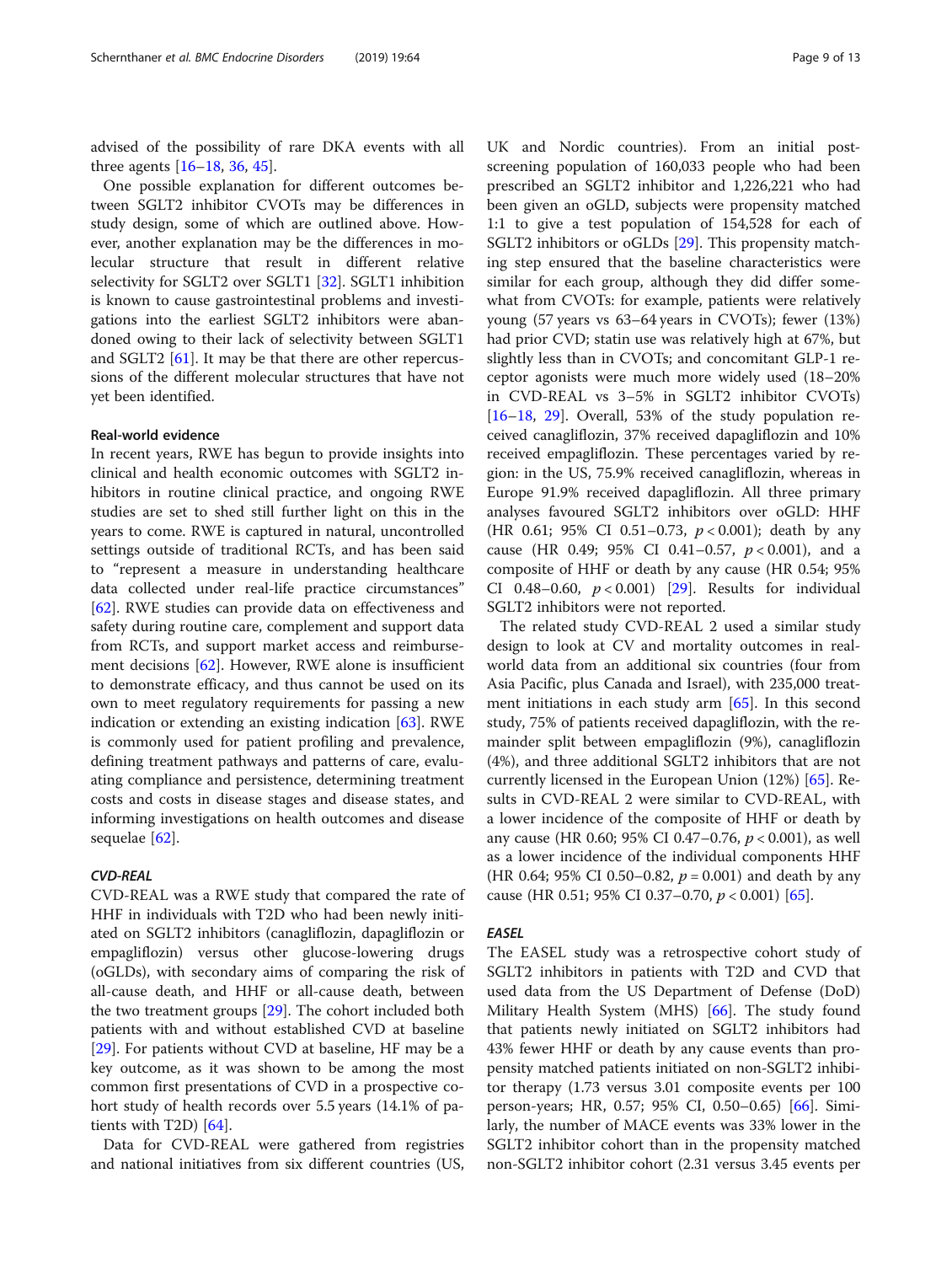100 person-years; HR, 0.67; 95% CI, 0.60–0.75). However, pooled safety data showed that SGLT2 inhibitors were associated with an approximately 2-fold higher risk of below knee lower extremity amputation, similar to the risk observed with canagliflozin in the CANVAS Program [[17,](#page-10-0) [66](#page-12-0)]. The amputation rates for the individual agents varied slightly, with canagliflozin showing a slightly higher incidence rate than empagliflozin or dapagliflozin, after propensity matching [\[66](#page-12-0)].

#### *EMPRISE*

During the preparation of this manuscript, early results from an additional RWE study were announced. The study, EMPRISE, uses 3 large US databases to assess outcomes with empagliflozin in routine clinical practice, with DPP-4 inhibitors as an active comparator [[30](#page-11-0)]. EMPRISE will assess a range of effectiveness, safety, healthcare resource utilisation and cost outcomes, in a patient population with a much broader CV risk than in EMPA-REG OUTCOME [[30](#page-11-0)]. By the time of study completion, it is envisaged that 232,000 patients will have been included over the course of 5 years, with 116,000 patients in each propensity matched arm [\[30](#page-11-0)]. Recently, initial effectiveness results after 5 months follow-up were disclosed for selected outcomes in the first 35,000 patients [[30](#page-11-0)]. These results suggested that patients receiving empagliflozin had substantially fewer HHF events than patients receiving DPP-4 inhibitors (HR 0.49; 95% CI 0.27–0.89) [[30](#page-11-0)]. Thus, preliminary results from EMPRISE are reminiscent of the rapid benefit seen with empagliflozin in reducing HHF events in the controlled conditions of EMPA-REG OUTCOME [\[16,](#page-10-0) [43\]](#page-11-0).

#### RWE data in context

We believe that the value of RWE must be cautiously taken in the context of evidence from CVOTs, as data generated from observational studies are not comparable to gold standard RCTs, and residual confounding such as selection bias cannot be excluded. For example, no information is available on the safety profile of SGLT2 inhibitors within CVD-REAL, nor on CV risk, making it difficult to draw conclusions regarding risk:benefit profiles. Of particular note, the reductions in all-cause mortality reported with pooled SGLT2 inhibitors in CVD-REAL were not replicated for canagliflozin in the CANVAS Program, nor for dapagliflozin in DECLARE-TIMI 58 [[17](#page-10-0), [18,](#page-10-0) [29\]](#page-11-0). Indeed, there is a possible inherent bias in the CVD-REAL design, due to the hierarchical nature of therapy for T2D, in which patients are generally prescribed SGLT2 inhibitors only after therapy with oGLD. This means that for such patients the oGLD treatment period becomes defined as "immortal", as patients who are subsequently prescribed SGLT2 inhibitors, by definition, have survived [\[29,](#page-11-0) [67\]](#page-12-0). However, we note that the authors of the study have argued against the potential of such a bias to affect the results  $[68]$  $[68]$ , and as such the subject remains a matter of debate [\[69\]](#page-12-0). Concerns over the possibility of immortal time bias have been addressed in

the study design for EMPRISE, where patients are matched for number of diabetes therapies and the study is designed to compare treatments with the same position in the treat-ment pathway [[30](#page-11-0)].

It is our opinion that RWE studies can be of use where the data support and agree with results from RCTs. For example, the evidence from RWE supports the findings from CVOTs showing a reduction in HHF with SGLT2 inhibitors, which suggests that the reduction in HHF demonstrated in CVOTs may be observed in T2D patients across a broad continuum of CVD in routine clinical practice.

# SGLT2 inhibitors and class effect — what is the evidence from CVOTs and RWE?

Taking into consideration the various results from SGLT2 inhibitor CVOTs, we consider that it is still too early to safely assume a class effect. As such, we believe that each agent should be evaluated according to its individual data and merit.

In particular, we feel that the different results in CV death, death by any cause and safety cast doubt on the potential extent of a class effect, despite similar reductions in HHF and renal outcomes (and exploratory findings) between the three CVOTs. We note that variability across a class in CV death outcomes has a clear precedent in CVOTs: among GLP-1 receptor agonist CVOTs, a reduction in CV death was seen with liraglutide, but not with lixisenatide, exenatide, semaglutide or the unlicensed agent albiglutide [\[23](#page-11-0)–[26](#page-11-0), [70\]](#page-12-0).

International guidelines that have been updated in the light of CVOTs have recognised this distinction, recommending an SGLT2 inhibitor or GLP-1 receptor agonist with proven CV benefit for patients with T2D in an atherosclerotic CVD setting [[37](#page-11-0)–[39](#page-11-0)]; or an SGLT2 inhibitor with proven HF or CKD benefit in patients where HF or CKD predominates [[37](#page-11-0), [38](#page-11-0)].

# Conclusions

CVOTs investigating SGLT2 inhibitors have suggested benefits beyond glucose lowering that have been confirmed in RWE studies [[16](#page-10-0)–[18,](#page-10-0) [29](#page-11-0), [30,](#page-11-0) [33](#page-11-0), [34](#page-11-0), [65,](#page-12-0) [66](#page-12-0)], which has led guidelines to support a favourable positioning for these agents early in the treatment pathway for patients with T2D in the setting of CV risk, HF and renal disease [[37](#page-11-0)–[41\]](#page-11-0). However, empagliflozin is the only drug within this class to have demonstrated proven efficacy and safety across the most relevant endpoints, namely CV death and death by any cause, as well as other CV and renal outcomes [[16](#page-10-0)–[18\]](#page-10-0).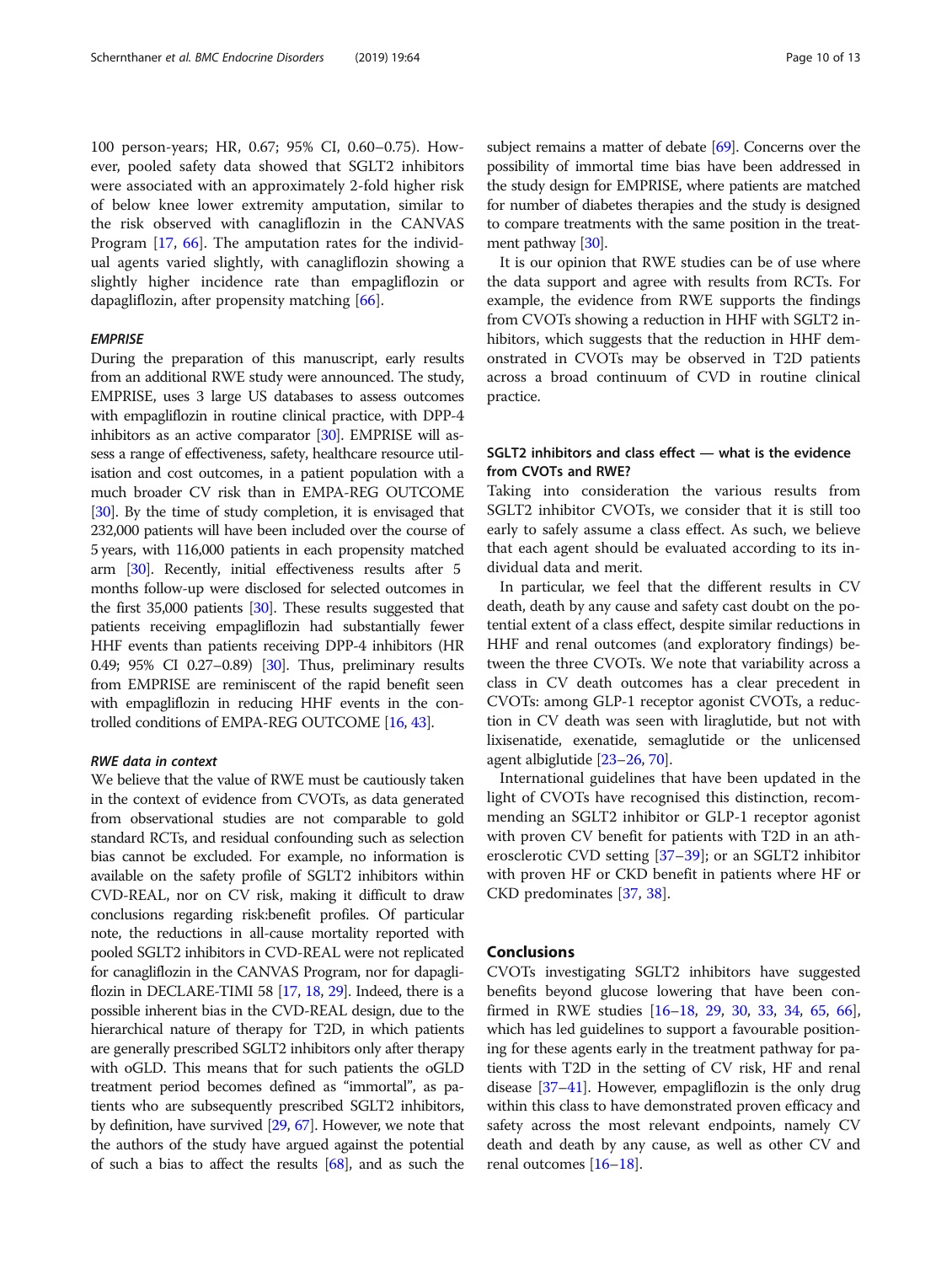#### <span id="page-10-0"></span>Abbreviations

3/4P-MACE: 3/4-point MACE; ADA: American Diabetes Association; CI: Confidence interval; CV: Cardiovascular; CVD: CV disease; CVOT: CV outcomes trial; eGFR: Estimated glomerular filtration rate; EMA: European Medicines Agency; FDA: US Food and Drug Administration; GLP-1: Glucagonlike peptide-1; HF: Heart failure; HHF: Hospitalisation for heart failure; HR: Hazard ratio; MACE: Major adverse CV event; oGLD: Other glucoselowering drug; PAD: Peripheral artery disease; RCT: Randomised controlled trial; RRR: Relative risk reduction; RWE: Real-world evidence; SGLT1/ 2: Sodium–glucose transporter 1/2; T1/2D: Type 1/2 diabetes; UACR: Urine albumin-to-creatinine ratio

#### Acknowledgements

Editorial support was provided by Fortis Pharma Consulting, with financial support from BI.

#### Authors' contributions

GS and HD led and moderated the initial discussions. GS, HD, EM1, BZ, EM2, LC, TV, AJ, KD, KL, TT, MP, LSD, OS and HS participated in the interpretation of the data under discussion and were involved in drafting, and critical review of, the manuscript. All authors have given final approval of the version to be published.

#### Funding

Financial support for the preparation for this manuscript was provided by Boehringer Ingelheim (BI). The opinions expressed are entirely the authors' own and the only involvement of BI was to have sight of the manuscript for accuracy.

#### Availability of data and materials

Data sharing is not applicable to this article as no datasets were generated or analysed during the current study. All data discussed were taken from the published sources cited.

#### Ethics approval and consent to participate

Not applicable.

#### Consent for publication

Not applicable.

#### Competing interests

OS has previously received honoraria for speaking and consultancy from Boehringer Ingelheim, Astra-Zeneca, Johnson & Johnson LLC, Merck, Sanofi, Takeda, Novartis, BMS. GS, HD, EM1, BZ, EM2, LC, TV, AJ, KD, KL, TT, MP, LSD and HS declare no competing interests.

#### Author details

<sup>1</sup>Department of Medicine I, Rudolfstitung Hospital, Vienna, Austria. 2 VIVIT-Institute, Academic Teaching Hospital Feldkirch, Feldkirch, Austria. <sup>3</sup>Unit of Endocrinology and Metabolism, Sapir Medical Center, Kfar-Saba, Israel. <sup>4</sup> Institute of Endocrinology, Lithuanian University of Health Sciences, Kaunas, Lithuania. <sup>5</sup>National Institute of Endocrinology and Diabetology, Lubochna, Slovakia. <sup>6</sup> Department of Diabetology and Internal Medicine, Warsaw Medical University, Warsaw, Poland. <sup>7</sup>1st Dept of Internal Medicine, University of Szeged, Szeged, Hungary. <sup>8</sup>Department of Endocrinology, Diabetes and Metabolic Diseases, University Medical Centre, Ljubljana, Slovenia. <sup>9</sup>Division of Endocrinology, Faculty of Internal Medicine, University of Latvia, Riga, Latvia. <sup>10</sup>Clinic for Endocrinology, Diabetes and Metabolic Diseases, Clinical Centre of Serbia, Faculty of Medicine, University of Belgrade, Beograd, Serbia. 11Clinical Centre of Endocrinology, Medical University – Sofia, Sofia, Bulgaria. 12Diabetes Centre, Charles University and General Faculty Hospital, Prague, Czech Republic. <sup>13</sup>School of Medicine, University of Zagreb, Vuk Vrhovac University Clinic-UH Merkur, Zagreb, Croatia. <sup>14</sup>Endocrinology Research Centre, Moscow, Russian Federation. <sup>15</sup>Division of Endocrinology and Diabetology, Medical University of Graz, Graz, Austria. <sup>16</sup>Vorarlberg Institute for Vascular Investigation and Treatment (VIVIT), Feldkirch, Austria. <sup>17</sup>Division of Angiology, Swiss Cardiovascular Center, University Hospital of Berne, Bern, Switzerland. <sup>18</sup>Private University of the Principality of Liechtenstein, Triesen, Liechtenstein. <sup>19</sup>Drexel University College of Medicine, Philadelphia, PA, USA.

#### References

- 1. Alberti KG, Zimmet PZ. Definition, diagnosis and classification of diabetes mellitus and its complications. Part 1: diagnosis and classification of diabetes mellitus provisional report of a WHO consultation. Diabet Med. 1998;15:539–53.
- 2. Global Report on Diabetes 2016. pp. 1–88: World Health Organization; 2016:1–88.
- 3. Nwaneri C, Cooper H, Bowen-Jones D. Mortality in type 2 diabetes mellitus: magnitude of the evidence from a systematic review and meta-analysis. British J Diabetes Vascular Dis. 2013;13:192–207.
- 4. The Emerging Risk Factors Collaboration. Association of cardiometabolic multimorbidity with mortality. JAMA. 2015;314:52–60.
- 5. Cubbon RM, Adams B, Rajwani A, Mercer BN, Patel PA, Gherardi G, Gale CP, Batin PD, Ajjan R, Kearney L, et al. Diabetes mellitus is associated with adverse prognosis in chronic heart failure of ischaemic and non-ischaemic aetiology. Diab Vasc Dis Res. 2013;10:330–6.
- 6. Gilbert RE, Krum H. Heart failure in diabetes: effects of anti-hyperglycaemic drug therapy. Lancet. 2015;385:2107–17.
- 7. Kannel WB, Hjortland M, Castelli WP. Role of diabetes in congestive heart failure: the Framingham study. Am J Cardiol. 1974;34:29–34.
- 8. MacDonald MR, Petrie MC, Varyani F, Ostergren J, Michelson EL, Young JB, Solomon SD, Granger CB, Swedberg K, Yusuf S, et al. Impact of diabetes on outcomes in patients with low and preserved ejection fraction heart failure: an analysis of the candesartan in heart failure: assessment of reduction in mortality and morbidity (CHARM) programme. Eur Heart J. 2008;29:1377–85.
- 9. Reidy K, Kang HM, Hostetter T, Susztak K. Molecular mechanisms of diabetic kidney disease. J Clin Invest. 2014;124:2333–40.
- 10. National Kidney Foundation. Diabetes a major Risk factor for kidney disease. [\[https://www.kidney.org/atoz/content/diabetes\]](https://www.kidney.org/atoz/content/diabetes). Accessed June 2019.
- 11. Chronic Kidney Disease Prognosis C, Matsushita K, van der Velde M, Astor BC, Woodward M, Levey AS, de Jong PE, Coresh J, Gansevoort RT. Association of estimated glomerular filtration rate and albuminuria with allcause and cardiovascular mortality in general population cohorts: a collaborative meta-analysis. Lancet. 2010;375:2073–81.
- 12. National Institute for Health and Care Excellence. Type 2 diabetes in adults [[https://www.nice.org.uk/guidance/ng28/ifp/chapter/medicines-to-control](https://www.nice.org.uk/guidance/ng28/ifp/chapter/medicines-to-control-blood-glucose)[blood-glucose\]](https://www.nice.org.uk/guidance/ng28/ifp/chapter/medicines-to-control-blood-glucose). Accessed June 2019.
- 13. Kirby MG. Sixty years of diabetes management in primary care. British J Diabetes Vascular Dis. 2013;12:315–20.
- 14. FDA: Guidance for Industry. Diabetes Mellitus Evaluating Cardiovascular Risk in New Antidiabetic Therapies to Treat Type 2 Diabetes. 2008.
- 15. EMA: Reflection paper on assessment of cardiovascular risk of medicinal products for the treatment of cardiovascular and metabolic diseases. 2015.
- 16. Zinman B, Wanner C, Lachin JM, Fitchett D, Bluhmki E, Hantel S, Mattheus M, Devins T, Johansen OE, Woerle HJ, et al. Empagliflozin, cardiovascular outcomes, and mortality in type 2 diabetes. N Engl J Med. 2015;373:2117–28.
- 17. Neal B, Perkovic V, Mahaffey KW, de Zeeuw D, Fulcher G, Erondu N, Shaw W, Law G, Desai M, Matthews DR, et al. Canagliflozin and cardiovascular and renal events in type 2 diabetes. N Engl J Med. 2017;377:644–57.
- 18. Wiviott SD, Raz I, Bonaca MP, Mosenzon O, Kato ET, Cahn A, Silverman MG, Zelniker TA, Kuder JF, Murphy SA, et al. Dapagliflozin and cardiovascular outcomes in type 2 diabetes. New Engl J Med. 2019;380:347–57.
- 19. Scirica BM, Bhatt DL, Braunwald E, Steg PG, Davidson J, Hirshberg B, Ohman P, Frederich R, Wiviott SD, Hoffman EB, et al. Saxagliptin and cardiovascular outcomes in patients with type 2 diabetes mellitus. N Engl J Med. 2013;369:1317–26.
- 20. White WB, Cannon CP, Heller SR, Nissen SE, Bergenstal RM, Bakris GL, Perez AT, Fleck PR, Mehta CR, Kupfer S, et al. Alogliptin after acute coronary syndrome in patients with type 2 diabetes. N Engl J Med. 2013;369:1327–35.
- 21. Green JB, Bethel MA, Armstrong PW, Buse JB, Engel SS, Garg J, Josse R, Kaufman KD, Koglin J, Korn S, et al. Effect of sitagliptin on cardiovascular outcomes in type 2 diabetes. N Engl J Med. 2015;373:232–42.
- 22. Rosenstock J, Perkovic V, Johansen OE, Cooper ME, Kahn SE, Marx N, Alexander JH, Pencina M, Toto RD, Wanner C, et al. Effect of linagliptin vs placebo on major cardiovascular events in adults with type 2 diabetes and high cardiovascular and renal risk: the CARMELINA randomized clinical trial. JAMA. 2019;321:69–79.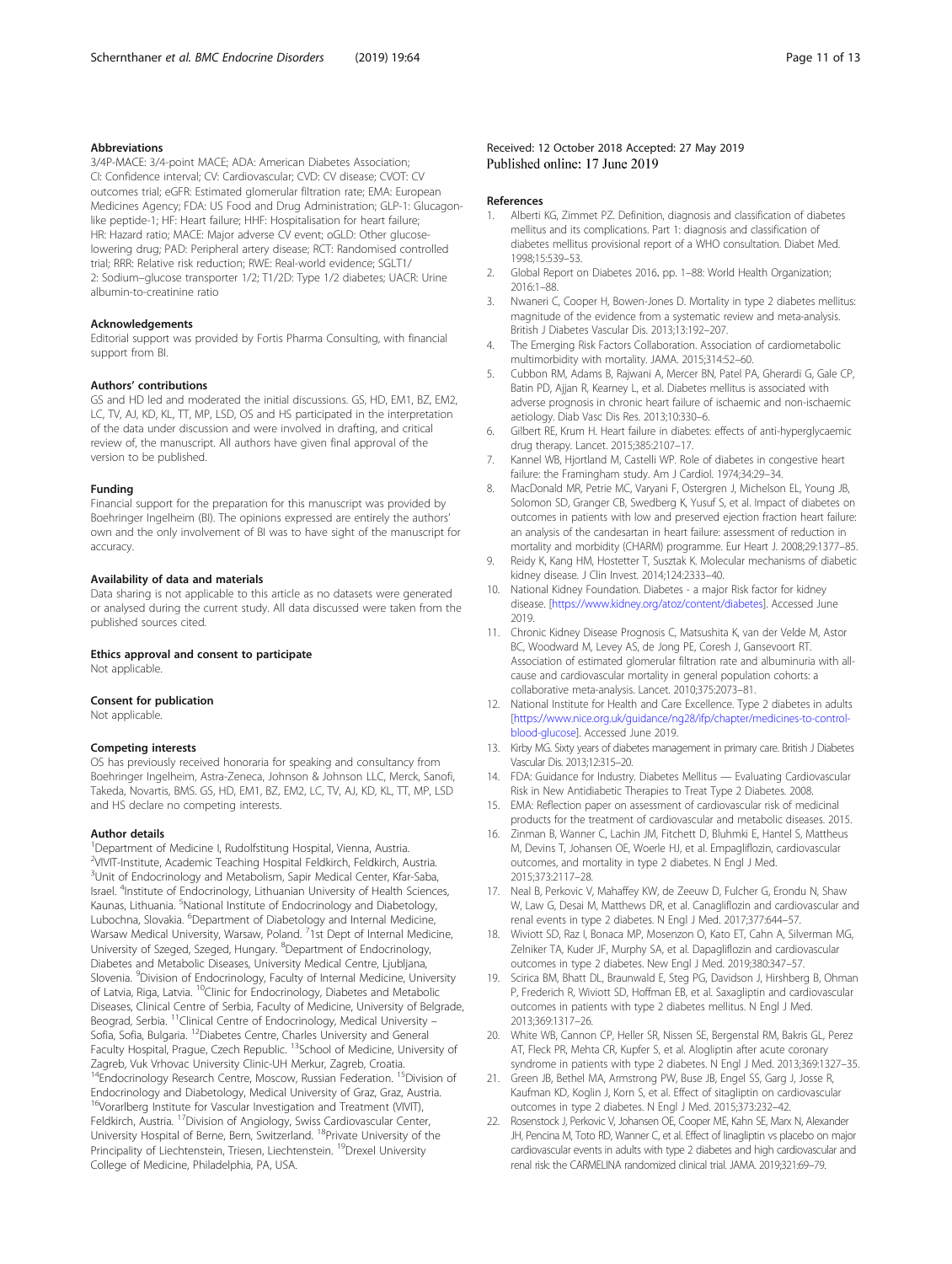- <span id="page-11-0"></span>23. Marso SP, Daniels GH, Brown-Frandsen K, Kristensen P, Mann JF, Nauck MA, Nissen SE, Pocock S, Poulter NR, Ravn LS, et al. Liraglutide and cardiovascular outcomes in type 2 diabetes. N Engl J Med. 2016;375:311–22.
- 24. Marso SP, Bain SC, Consoli A, Eliaschewitz FG, Jódar E, Leiter LA, Lingvay I, Rosenstock J, Seufert J, Warren ML, et al. Semaglutide and cardiovascular outcomes in patients with type 2 diabetes. N Engl J Med. 2016;375:1834–44.
- Pfeffer MA, Claggett B, Diaz R, Dickstein K, Gerstein HC, Kober LV, Lawson FC, Ping L, Wei X, Lewis EF, et al. Lixisenatide in patients with type 2 diabetes and acute coronary syndrome. N Engl J Med. 2015;373:2247–57.
- 26. Holman RR, Bethel MA, Mentz RJ, Thompson VP, Lokhnygina Y, Buse JB, Chan JC, Choi J, Gustavson SM, Iqbal N, et al. Effects of once-weekly exenatide on cardiovascular outcomes in type 2 diabetes. N Engl J Med. 2017;377:1228–39.
- 27. Ronco C, Haapio M, House AA, Anavekar N, Bellomo R. Cardiorenal syndrome. J Am Coll Cardiol. 2008;52:1527–39.
- 28. Arnouts P, Bolignano D, Nistor I, Bilo H, Gnudi L, Heaf J, van Biesen W. Glucoselowering drugs in patients with chronic kidney disease: a narrative review on pharmacokinetic properties. Nephrol Dial Transplant. 2014;29:1284–300.
- 29. Kosiborod M, Cavender MA, Fu AZ, Wilding JP, Khunti K, Holl RW, Norhammar A, Birkeland KI, Jorgensen ME, Thuresson M, et al. Lower risk of heart failure and death in patients initiated on sodium-glucose cotransporter-2 inhibitors versus other glucose-lowering drugs: the CVD-REAL study (comparative effectiveness of cardiovascular outcomes in new users of sodium-glucose cotransporter-2 inhibitors). Circulation. 2017;136:249–59.
- 30. Patorno E, Pawar A, Franklin J, Najafzadeh M, Déruaz-Luyet A, Brodovicz K, Sambevski S, Bessette LG, Santiago Ortiz AJ, Kulldorff M, Schneeweiss S. Empagliflozin and the Risk of Heart Failure Hospitalization in Routine Clinical Care: A First Analysis from the Empagliflozin Comparative Effectiveness and Safety (EMPRISE) Study. Circulation. 2019. [https://doi.org/10.1161/](https://doi.org/10.1161/CIRCULATIONAHA.118.039177) [CIRCULATIONAHA.118.039177](https://doi.org/10.1161/CIRCULATIONAHA.118.039177).
- 31. Gallo LA, Ward MS, Fotheringham AK, Zhuang A, Borg DJ, Flemming NB, Harvie BM, Kinneally TL, Yeh SM, McCarthy DA, et al. Once daily administration of the SGLT2 inhibitor, empagliflozin, attenuates markers of renal fibrosis without improving albuminuria in diabetic db/db mice. Sci Rep. 2016;6:26428.
- 32. Grempler R, Thomas L, Eckhardt M, Himmelsbach F, Sauer A, Sharp DE, Bakker RA, Mark M, Klein T, Eickelmann P. Empagliflozin, a novel selective sodium glucose cotransporter-2 (SGLT-2) inhibitor: characterisation and comparison with other SGLT-2 inhibitors. Diabetes Obes Metab. 2012;14:83–90.
- 33. Wanner C, Inzucchi SE, Lachin JM, Fitchett D, von Eynatten M, Mattheus M, Johansen OE, Woerle HJ, Broedl UC, Zinman B. Empagliflozin and progression of kidney disease in type 2 diabetes. N Engl J Med. 2016;375:323–34.
- 34. Perkovic V, de Zeeuw D, Mahaffey KW, Fulcher G, Erondu N, Shaw W, Barrett TD, Weidner-Wells M, Deng H, Matthews DR, et al. Canagliflozin and renal outcomes in type 2 diabetes: results from the CANVAS program randomised clinical trials. Lancet Diabetes Endocrinol. 2018;6:691–704.
- 35. Cannon CP, McGuire DK, Pratley R, Dagogo-Jack S, Mancuso J, Huyck S, Charbonnel B, Shih WJ, Gallo S, Masiukiewicz U, et al. Design and baseline characteristics of the eValuation of ERTugliflozin effIcacy and safety CardioVascular outcomes trial (VERTIS-CV). Am Heart J. 2018;206:11–23.
- 36. EMA. Jardiance SmPC. [https://www.ema.europa.eu/en/medicines/human/](https://www.ema.europa.eu/en/medicines/human/EPAR/jardiance) [EPAR/jardiance](https://www.ema.europa.eu/en/medicines/human/EPAR/jardiance). Accessed June 2019.
- 37. Davies MJ, D'Alessio DA, Fradkin J, Kernan WN, Mathieu C, Mingrone G, Rossing P, Tsapas A, Wexler DJ, Buse JB. Management of hyperglycaemia in type 2 diabetes, 2018. A consensus report by the American Diabetes Association (ADA) and the European Association for the Study of diabetes (EASD). Diabetologia. 2018;61:2461–98.
- American Diabetes Association. Standards of medical Care in Diabetes-2019. Diabetes Care. 2019;42(Suppl 1):S1–S186.
- 39. Das SR, Everett BM, Birtcher KK, Brown JM, Cefalu WT, Januzzi JL Jr, Kalyani RR, Kosiborod M, Magwire ML, Morris PB, et al. 2018 ACC expert consensus decision pathway on novel therapies for cardiovascular risk reduction in patients with type 2 diabetes and atherosclerotic cardiovascular disease: a report of the American College of Cardiology Task Force on Expert Consensus Decision Pathways. J Am Coll Cardiol. 2018;72:3200–23.
- 40. Arnett DK, Blumenthal RS, Albert MA, Buroker AB, Goldberger ZD, Hahn EJ, Himmelfarb CD, Khera A, Lloyd-Jones D, McEvoy JW, et al. 2019 ACC/AHA guideline on the primary prevention of cardiovascular disease: a report of the American College of Cardiology/American Heart Association Task Force

on Clinical Practice Guidelines. J Am Coll Cardiol. 2019. [https://doi.org/10.1016/j.jacc.2019.03.010.](https://doi.org/10.1016/j.jacc.2019.03.010)

- 41. Piepoli MF, Hoes AW, Agewall S, Albus C, Brotons C, Catapano AL, Cooney MT, Corra U, Cosyns B, Deaton C, et al. 2016 European guidelines on cardiovascular disease prevention in clinical practice: the sixth joint task force of the European Society of Cardiology and Other Societies on cardiovascular disease prevention in clinical practice (constituted by representatives of 10 societies and by invited experts) developed with the special contribution of the European Association for Cardiovascular Prevention & rehabilitation (EACPR). Eur Heart J. 2016;37:2315–81.
- 42. Salsali A, Kim G, Woerle HJ, Broedl UC, Hantel S. Cardiovascular safety of empagliflozin in patients with type 2 diabetes: a meta-analysis of data from randomized placebo-controlled trials. Diabetes Obes Metab. 2016;18:1034–40.
- 43. Fitchett D, Zinman B, Wanner C, Lachin JM, Hantel S, Salsali A, Johansen OE, Woerle HJ, Broedl UC, Inzucchi SE. Heart failure outcomes with empagliflozin in patients with type 2 diabetes at high cardiovascular risk: results of the EMPA-REG OUTCOME trial. Eur Heart J. 2016;37:1526–34.
- 44. Wanner C, Lachin JM, Inzucchi SE, Fitchett D, Mattheus M, George J, Woerle HJ, Broedl UC, von Eynatten M, Zinman B, et al. Empagliflozin and clinical outcomes in patients with type 2 diabetes mellitus, established cardiovascular disease, and chronic kidney disease. Circulation. 2018;137:119–29.
- 45. Inzucchi SE, Iliev H, Pfarr E, Zinman B. Empagliflozin and assessment of lower-limb amputations in the EMPA-REG OUTCOME trial. Diabetes Care. 2018;41:e4–5.
- 46. Zelniker TA, Wiviott SD, Raz I, Im K, Goodrich EL, Bonaca MP, Mosenzon O, Kato ET, Cahn A, Furtado RHM, et al. SGLT2 inhibitors for primary and secondary prevention of cardiovascular and renal outcomes in type 2 diabetes: a systematic review and meta-analysis of cardiovascular outcome trials. Lancet. 2019;393:31–9.
- 47. Verma S, Mazer CD, Al-Omran M, Inzucchi SE, Fitchett D, Hehnke U, George JT, Zinman B. Cardiovascular outcomes and safety of empagliflozin in patients with type 2 diabetes mellitus and peripheral artery disease: a subanalysis of EMPA-REG OUTCOME. Circulation. 2018;137:405–7.
- 48. Neal B, Perkovic V, Matthews DR, Mahaffey KW, Fulcher G, Meininger G, Erondu N, Desai M, Shaw W, Vercruysse F, et al. Rationale, design and baseline characteristics of the CANagliflozin cardioVascular assessment study-renal (CANVAS-R): a randomized, placebo-controlled trial. Diabetes Obes Metab. 2017;19:387–93.
- 49. Neal B, Perkovic V, Mahaffey KW, Fulcher G, Erondu N, Desai M, Shaw W, Law G, Walton MK, Rosenthal N, et al. Optimizing the analysis strategy for the CANVAS program: a prespecified plan for the integrated analyses of the CANVAS and CANVAS-R trials. Diabetes Obes Metab. 2017;19:926–35.
- 50. Mahaffey KW, Neal B, Perkovic V, de Zeeuw D, Fulcher G, Erondu N, Shaw W, Fabbrini E, Sun T, Li Q, et al. Canagliflozin for primary and secondary prevention of cardiovascular events: results from the CANVAS program (canagliflozin cardiovascular assessment study). Circulation. 2018;137:323–34.
- 51. Schernthaner G, Lotan C, Baltadzhieva-Trendafilova E, Ceponis J, Clodi M, Ducena K, Goncalvesova E, Guja C, Honka M, Janež A, et al. Unrecognised cardiovascular disease in type 2 diabetes: is it time to act earlier? Cardiovasc Diabetol. 2018;17:145.
- 52. Neuen BL, Ohkuma T, Neal B, Matthews DR, de Zeeuw D, Mahaffey KW, Fulcher G, Desai M, Li Q, Deng H, et al. Cardiovascular and renal outcomes with canagliflozin according to baseline kidney function. Circulation. 2018; 138:1537–50.
- 53. EMA: SGLT2 inhibitors: information on potential risk of toe amputation to be included in prescribing information. EMA/118223/2017. 2017.
- 54. Matthews DR, Li Q, Perkovic V, Mahaffey KW, de Zeeuw D, Fulcher G, Desai M, Hiatt WR, Nehler M, Fabbrini E, et al. Effects of canagliflozin on amputation risk in type 2 diabetes: the CANVAS program. Diabetologia. 2019. <https://doi.org/10.1007/s00125-019-4839-8>.
- 55. Raz I, Mosenzon O, Bonaca MP, Cahn A, Kato ET, Silverman MG, Bhatt DL, Leiter LA, McGuire DK, Wilding JPH, et al. DECLARE-TIMI 58: participants' baseline characteristics. Diabetes Obes Metab. 2018;20:1102–10.
- 56. Wiviott SD, Raz I, Bonaca MP, Mosenzon O, Kato ET, Cahn A, Silverman MG, Bansilal S, Bhatt DL, Leiter LA, et al. The design and rationale for the dapagliflozin effect on cardiovascular events (DECLARE)-TIMI 58 trial. Am Heart J. 2018;200:83–9.
- 57. Li D, Wang T, Shen S, Fang Z, Dong Y, Tang H. Urinary tract and genital infections in patients with type 2 diabetes treated with sodium-glucose cotransporter 2 inhibitors: a meta-analysis of randomized controlled trials. Diabetes Obes Metab. 2017;19:348–55.